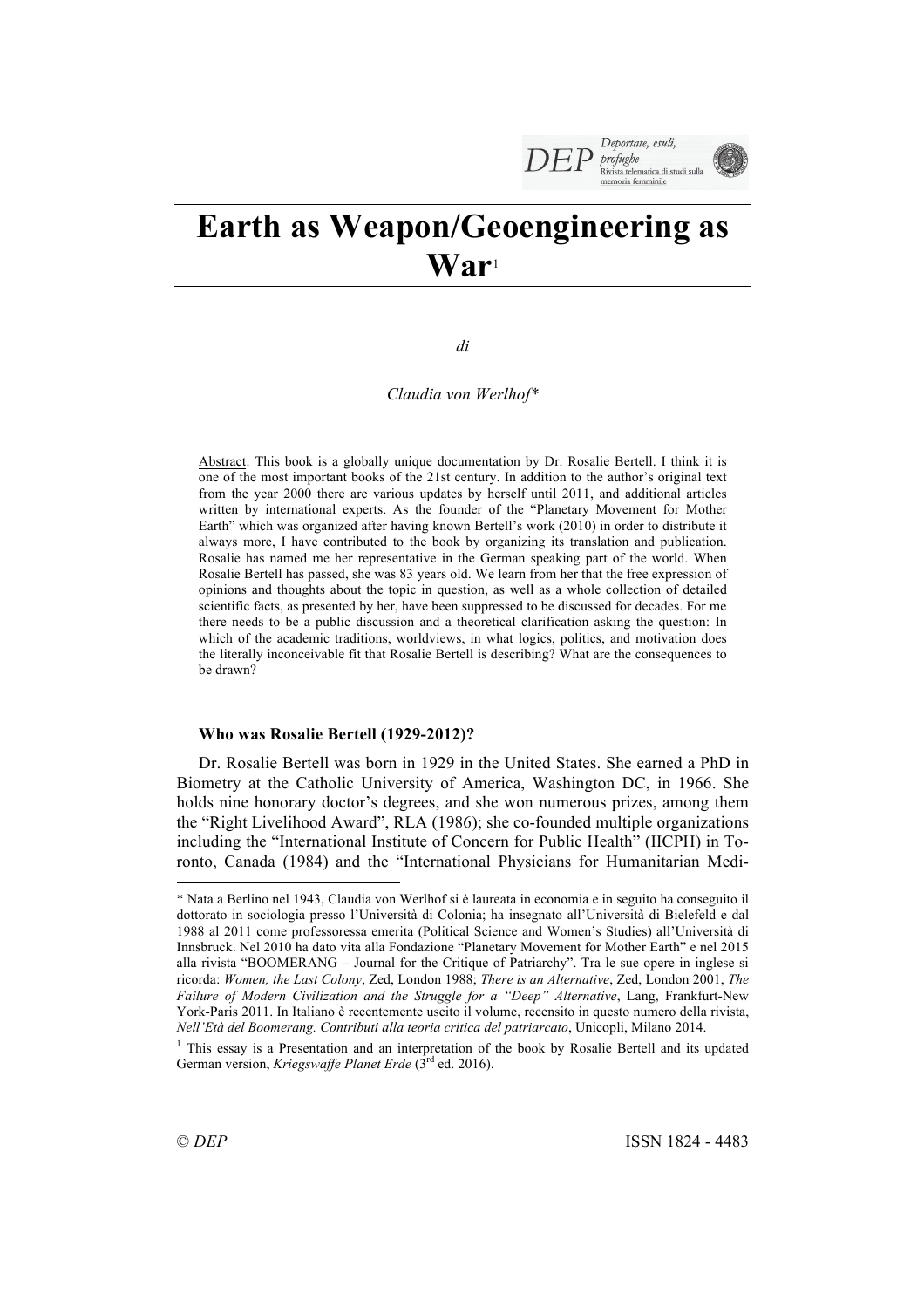cine" in Geneva, Switzerland (1999). She has worked as an appraiser for the UN, worked in more than 60 countries for this institution, and was a life-long member of the Roman Catholic Congregation "Grey Nuns of the Sacred Heart", Pennsylvania, USA. Rosalie Bertell is concerned about human health, the environment and the planet as a whole respectively, and about a warning referring to the dangers we face. Her very first book dealt with nuclear dangers: "No Immediate Danger? Prognosis for a Radioactive Earth". She was awarded the RLA for this very publication in the year of the MCA in Chernobyl 1986. Due to the several hundreds or even more times greater ultimate MCA in Fukushima in 2011 this book is now more relevant than ever.

If the public were to discover the real health costs of nuclear contamination, a cry would arise from every part of the world and the people would refuse to continue to passively contribute with their own death! (Bertell 1985, p. xiii)

For today she states:

What is planned now are climate and weather wars, wars in which earthquakes and volcanoes, floods and droughts, hurricanes and monsoon rains will play a role (Bertell 2013, p. 57).

The dangers that we people and the planet are facing today are far more developed in the post-nuclear era without that the dangers of the nuclear one would have diminished.

Rosalie Bertell is an ethicist of the same magnitude as before her Rachel Carson with her book "Silent Spring" about the fifties and sixties of the 20th century, who was the first to create awareness about the spreading chemical contamination in nature, and its ramifications in regard to steadily growing cancer rates (Carson 1962).

Bertell, too, wants to deliver a wakeup call for people to become active from below. Her hope is that a peaceful, cooperative and wiser world will emerge. The earth is still a wonderful planet, so she believes at the end of her book, as she calls upon us all "to respect it, to love it and to save it!" (Bertell 2013, p. 439).

Bertell is an ecofeminist and a pacifist in the best sense of the word. She stands for respect of the rights of Mother Earth as a "cosmic being", and of all beings upon, beneath, and above her. She argues for the abolition of the military and of war, for the end of patriarchy as the attempt to dominate all life and meanwhile the earth itself, and for the end of capitalism as the raving and reckless looting of the whole planet.

She stands for the peaceful resolution of conflicts through international courts, and for the necessary foundation of an environmental court that will preserve the interests of the Earth and its safety and integrity, as well as rule over compensation for inflicted damage. Bertell is a most sensible thinker, crystal-clear and keen; she had a sixth sense for the uncovering of hidden information, she was committed and courageous, and she never gave up even though she has been threatened by several attacks on her life.

As a Catholic nun she was backed by her Congregation "Grey Nuns of the Sacred Heart" in the US and had therefore not been dependent on funding by individuals or institutions.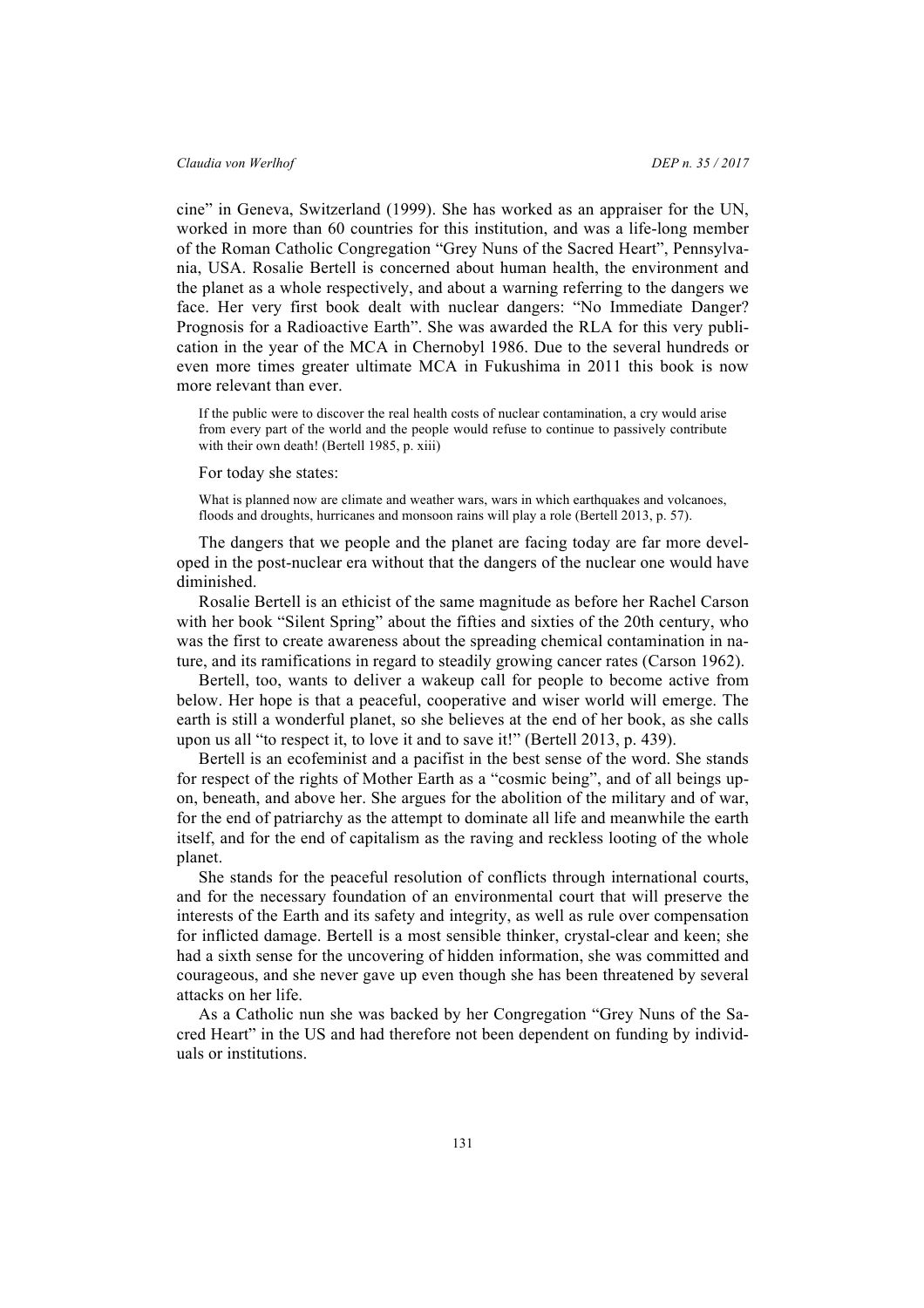#### **Why is this book so important?**

- a) It is a history of the ongoing destruction of planet Earth through the development and employment of new military technologies
- b) It shows the reaction of the public and of social movements
- c) It should be the end of the "conspiracy theory" accusations
- d) It shows the overall damages to the planet
- e) It needs more of a theoretical explanation
- f) It shows the legal situation

# **This book discusses the history of an ongoing destruction of our planet, caused by applied natural science, corporate capital, and the military**

Since World War II the development and employment of new military technologies in the East and the West have been the basis of destructions in the very "life systems", as Bertell calls them, of our planet. The book presents us with a unique historical documentation, which reads like a breathtaking thriller. Its scope ranges from chemical, biological, and nuclear technological development and warfare to the post nuclear, especially in the field of electromagnetic "plasma" weapons, not only threatening to wipe out all life on earth using technologies that are able to produce huge catastrophes, but also threatening to destroy the planet itself. The essence of the thriller Rosalie Bertell has written lies precisely in this escalation. For, it is literally this planetary dimension, which connected to warfare that has been taking action for a long time already, is completely new and unimagined. The beginning of this development started with the use of detrimental substances in industrial agriculture, and in the medical field – such as herbicides, pesticides, detergents, chlorine, and anesthetics –, which were used during both world wars. It was Rachel Carson (Carson 1962), the first "ecofeminist", who protested against this development.

The story continues with rocket technology and the atmospheric, surface, and underground nuclear and hydrogen bomb tests that have been ongoing since the end of World War II. There have been around 2.300 tests between 1945 and 1998 (Bertell 2013, p. 323) beginning with Hiroshima/Nagasaki up to the many tests in the western parts of the United States, in Central Asia and the South Pacific; more than half of them instigated by the US. These tests mark the beginning of a systemic radioactive contamination of the earth and the application of nuclear processes and radiation to food and for medical purposes. The nuclear tests caused the first damages to the ozone layer and all other layers of the atmosphere, and they were particularly detrimental to the layers of the Van Allen Belts, which determine the earth's magnetic field.

Due to a lack of knowledge about the functions of the upper atmospheric layers in regard to the preservation of the earth's life support systems, as Bertell calls them, there was complete ignorance about the effects (exo-)atmospheric nuclear testing could possibly cause. The military scientists acted by "trial and error". Nature's reaction to an attack on it is very self would just have to be seen (Bertell 2013, pp 58ss, 151, 156-158, 167, 476).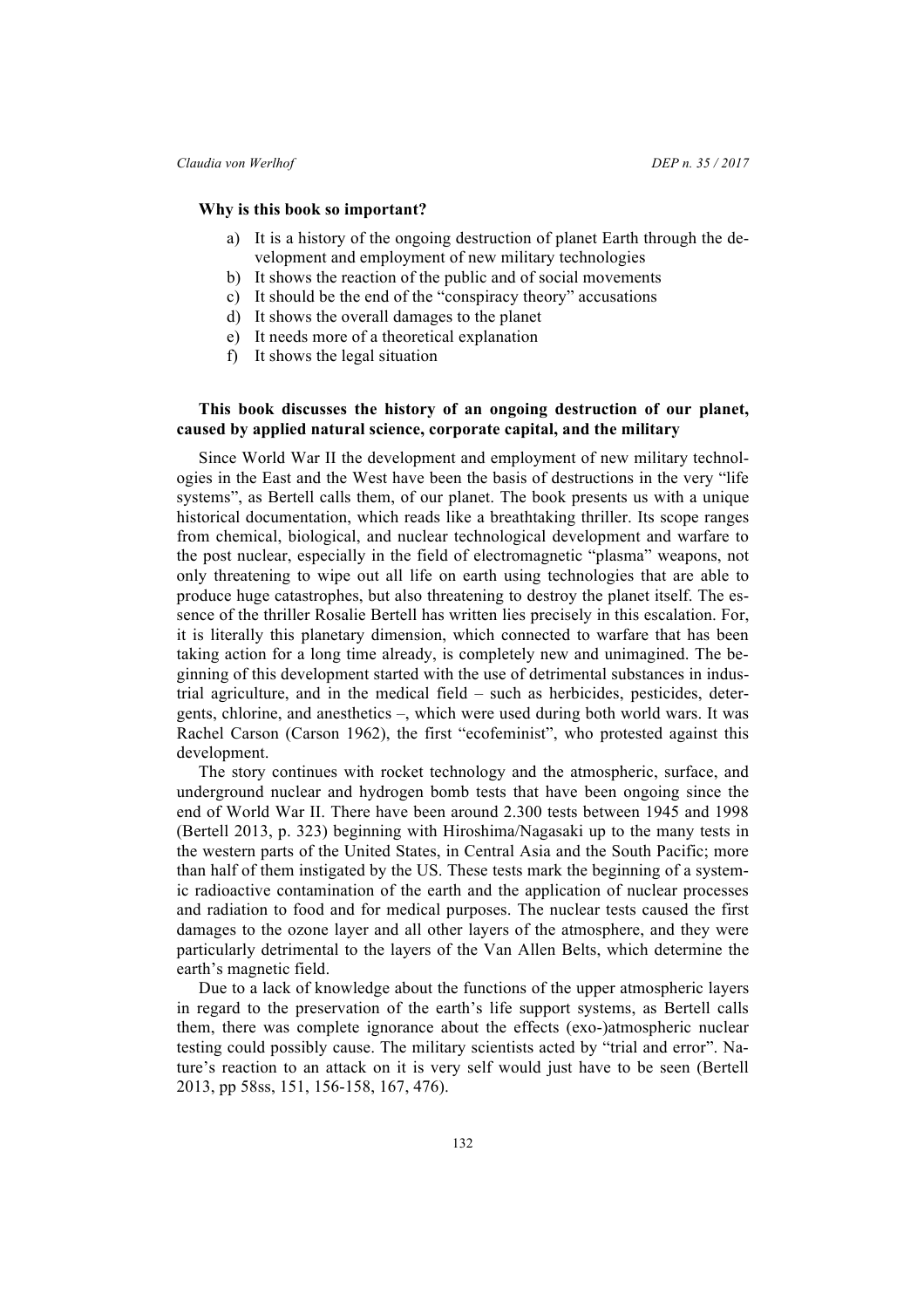The damages to this sensitive mantle of the atmosphere, however, are unaccounted for until today and it remains unclear, if they will ever vanish again. We may never grasp the meaning of the earth's "life systems" of which the electromagnetic field is a part, or understand the changes it has undergone.

In addition, experiments with the weather began to take place, reaching a first climax during the Vietnam War. They started with experiments on an artificially prolonged monsoon season, with artificially intensified severe weather episodes, using lethal chemicals such as Monsanto's "Agent Orange", which was dispersed through sprayings by airplanes, so that the trees would lose their leaves. These experiments moved on to the attempt of creating a hole in the ozone layer, with the objective of triggering a collapse of Vietnamese agriculture through the induction of unfiltered cosmic radiation, consisting of gamma rays, x rays, infrared rays, UV rays, or certain other microwaves, from which intact layers of the atmosphere protect the earth (Bertell 2013, p. 230).

Meanwhile the hole in the ozone layer above Antarctica and the one that has formed recently and for the first time over the Arctic, probably due to radioactivity from Fukushima, allow numerous types of radiation, including the most harmful, to penetrate the atmosphere. Beyond that, this type of radiation is additionally manufactured for medical and electronic use down here (a.a.O.), following the principle of using war technologies in peace as well.

Further, the strategy around rockets and space travel, including supersonic flight, space stations, satellites, and the SDI-"Star Wars"-Program (Bertell 2013, pp. 184-188; 258ss), centers around projects designed to obtain military control of the Earth from space. "The space will be the next battlefield" (Bertell 2013, p. 177). For this reason, thermonuclear bombs have circled above our heads to ensure swifter bombarding of targets on earth, and we have been endangered by plutonium that has been used to fuel rockets like the Cassini during its mission to Saturn, starting in 1997, a potential for widespread and lethal contamination in case of an accident.

Finally, experiments with EM (electromagnetic) waves and the heating up of the upper layers of the atmosphere (Bertell 2013, p. 139ss), called "ionosphere", from an altitude of 80 km on, began in the 1960ies and 1970ies by influencing this electromagnetically charged layer through the use of "ionospheric heaters". The most famous of these "heaters" being HAARP (High-Frequency Active Auroral Research Project) in Alaska, built up later in the 1990ies, huge radar installations with antenna and a special energy supply (Bertell 2013, pp. 273ss). According to Bertell, the Arctic region has been subjected to a deliberate thawing process through the utilization of EM-ELF (extreme low frequency) waves, action that seems to have been agreed upon by the former Soviet Union and the United States in Vladivostok 1974 already (Bertell 2013, p. 256, 445; Ponte 1976; MacDonald 1968).

This is a kind of *borderline science,* since much of this knowledge remains outside of the scientific discourse familiar to us. Practically nobody is aware of this new science, even though nearly 40 years have passed. In contrast, scientists, researchers and the population are made to believe that greenhouse CO2 gas emissions by the civilian industry are the cause for the swift thawing of the Arctic re-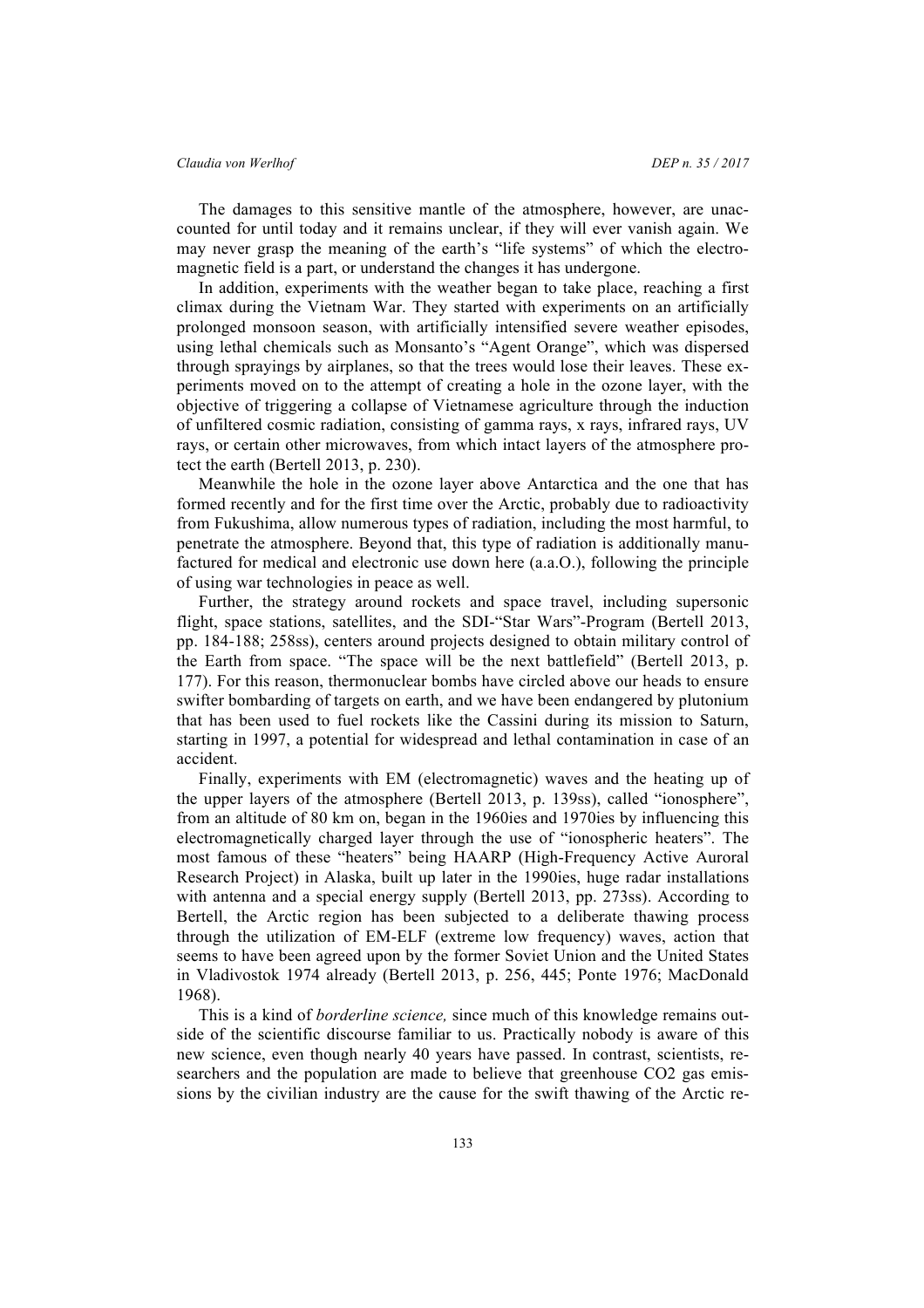gion, and are proof of climate warming through CO2 in general! (Storr in Bertell 2013, p. 533). Meanwhile Exxon Mobile and its Russian colleagues have begun to stake out areas of the Arctic region in their quest for oil.

In the meantime there have been continuous "official" wars in which, however, new unofficial weapons were put to use, such as laser guided weapons and especially DU (depleted uranium) ammunition, produced from de-riched Uranium 238 which originates in nuclear plants. This has been the case in the Balkans, during the Gulf War with Iraq/Kuwait, and everywhere else since – in Afghanistan, Iraq, and in Libya.

As a result, radioactive contamination in these areas and for those living in these regions temporarily or permanently has increased drastically (see the "Gulf War Syndrome", Günther 2002). Research by the geophysicist Leuren Moret has provided evidence of a significant decline in birthrates; a rebound cannot be expected (Moret 2011c, d). In other words, radiation has actually already led to a real decline in population in the respective areas. Fukushima's contribution to this development (Moret 2011 a, b) is still completely unforeseeable.

After the many smaller facilities for manipulating the layers of the atmosphere with EM – electromagnetic – waves were installed, such as Poker Flats/Alaska, Plattville/Colorado, and HIPAS/Alaska, the larger ones emerged. This is to be seen in Arecibo/Puerto Rico, EISCAT in Tromsö in Northern Norway, as well as the so called "Woodpecker" in the Soviet Union (Bertell 2013, p. 288ss), and since the early 1990ies the HAARP antenna farms with 180 radar towers in 2002. They are meanwhile accompanied by facilities in the Netherlands and Sweden, Israel, Australia, China, and other countries (recently probably MARLOW near Rostock, northern Germany) as well as by mobile x-band radar as swimming supports, capable of ranging beyond the horizon. About two dozen of these facilities are estimated to be globally operational today. In the year 2013 a new one, MUOS, for satellite coordination, has been built in Sicily (MUOS 2015). This way, a bombardment or heating up of the ionosphere can occur simultaneously, separately or in opposition to each other, be it for experimental purposes or as a planned attack (see "SuperDARNS" in Bertell 2013, p. 283ss).

For this to work, the electrically charged air of the ionosphere, the "plasma", which is a unique aggregate state beyond a solid, fluid, or gaseous state (Bertell 2013, p. 143), is heated up using the power of the ionospheric heaters that can add up to GIGA watts, billions of watts. This operation is causing the plasma to densify and to bulge, creating a mirror like reflector from which rays of energy, sent by ionospheric heaters, can be bounced off at any desired angle, and be redirected back to a corresponding point on or under the earth's surface (Bertell 2013, p. 279ss). From there the great destruction emanates, that until now could not be explained as an artificially induced catastrophe, though the ENMOD Convention of the UN from 1977, after the Vietnam War, already talked about them, trying to forbid its military use (UN 1977). The use of ionospheric heating with pulsed EM waves as one of the main techniques for environmental modification is especially potent in unleashing or amplifying latent or beginning motion, being along earthquake lines or within active volcanoes. Such processes, utilizing extreme low frequency –  $ELF$  – waves, are capable of penetrating and cutting even through the in-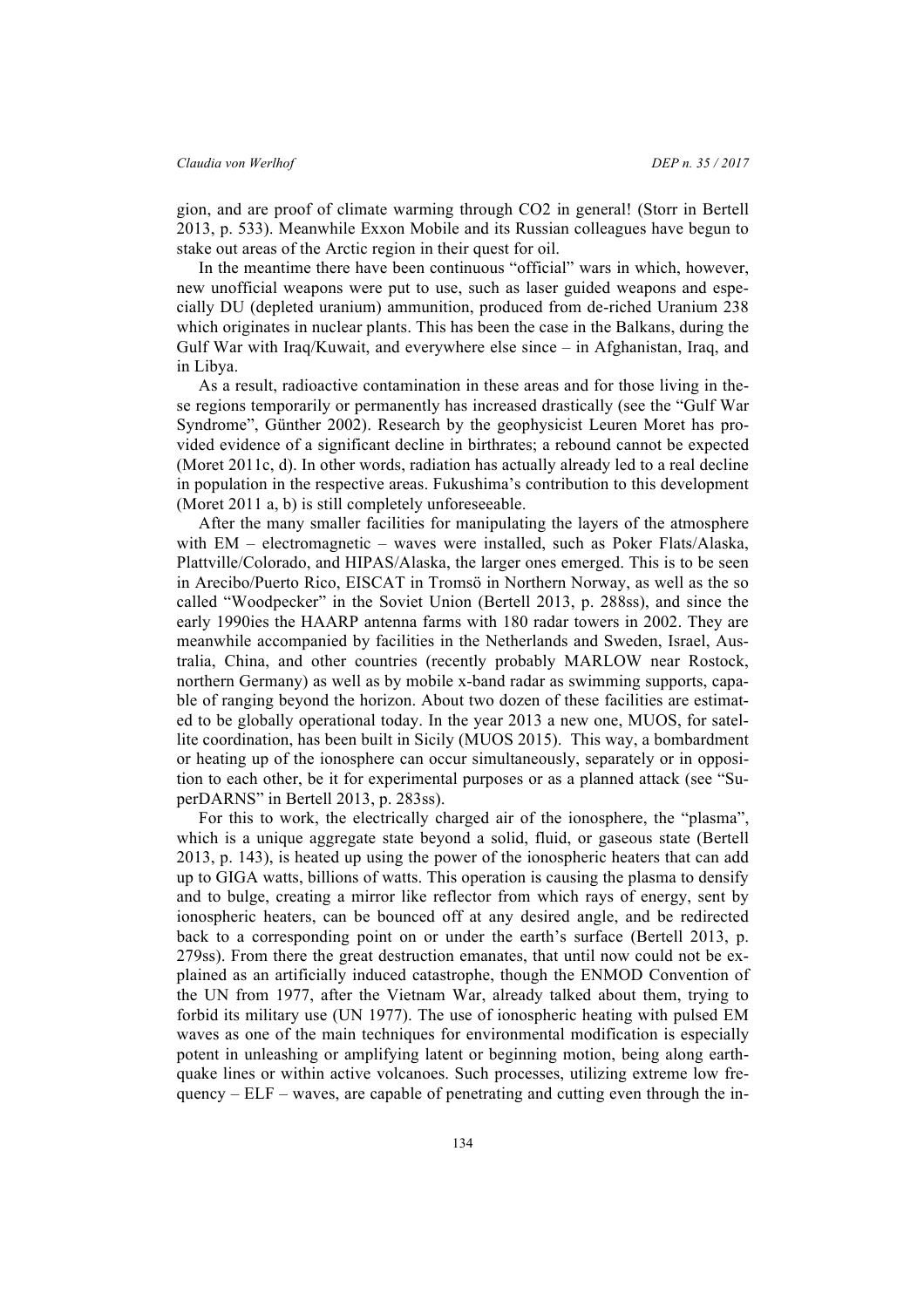terior of the earth and of causing disturbances at and within its very core, where the magnetic field of our planet is originating ("Deep Earth Penetrating Tomography" or "Earth Probing tomography", Bertell 2013, pp. 285ss).

EM waves of different types can also be used to change the "Jetstream" – fast winds moving around the globe on the northern and southern hemispheres being a barrier to temperatures – up north or down south, so that more heat or cold can stream in. The waves can be used to change the course of the vapor-streams – clouds that move around the globe – to influence the development of droughts and floods. They can be used to get more energy than normal transported to certain places, producing fires, thunderstorms and extreme lightning down to the soil, or heavy explosions that resemble nuclear ones. They can be used to keep freak weather conditions on a certain place for a long time. They can be used to move and build up large storms and to influence ocean currents like El Nino and La Nina (Bertell 2013, pp. 445ss; 465ss).

The probably largest ionospheric heater, HAARP in Alaska, is able to set 1, 8 GIGA watts – billions of watts - in motion, and bundle them up to focus on one single point in the ionosphere. The types of technologies existing to destroy the environment have been explained by geophysicist and presidential consulter Gordon MacDonald in his article "How to Wreck the Environment", published in "Unless Peace Comes" in 1968. That happened 48 years ago! (MacDonald 1968, cf. below)

The prominent journal "The Guardian", London, has reported about the topic for example (4.4.2012) in an article titled: "At war over geo engineering". The article reads as follows:

Few in the civil sector fully understand that geo engineering is primarily a military science and has nothing to do with either cooling the planet or lowering carbon … While seemingly fantastical, weather has been weaponized. At least four countries – the US, Russia, China and Israel – possess the technology and organization to regularly alter weather, and geologic events for various military and black operations […] Indeed, warfare now includes the technological ability to induce, enhance or direct cyclonic events, earthquakes, draught and flooding, including the use of polymerized aerosol viral agents and radioactive particulates carried through global weather systems.

The article mentions, as well, the role of a gradual warming of the Polar Regions for resource extraction.

This article entirely validates the statements of Prof. Gordon MacDonald, former deputy director of the Institute for Geophysics and Physics at the University of California, and member of the president's science advisory committee under president Lyndon B. Johnson, made in 1968. The globally renowned scientist writes in Nigel Calder's book "Unless Peace Comes: A Scientific Forecast of New Weapons". On geophysical warfare in the chapter "How to Wreck the Environment", he describes, how the energy fields of the earth can be used to manipulate the weather, resulting in a melting of the polar caps, the destruction of the ozone layer, and the triggering of earthquakes. Prof. Gordon MacDonald therefore established in the 1960ies that these weapons were actually in production and that the whole process would practically go unnoticed by their victims if potentially utilized (www.Sauberer-Himmel.de).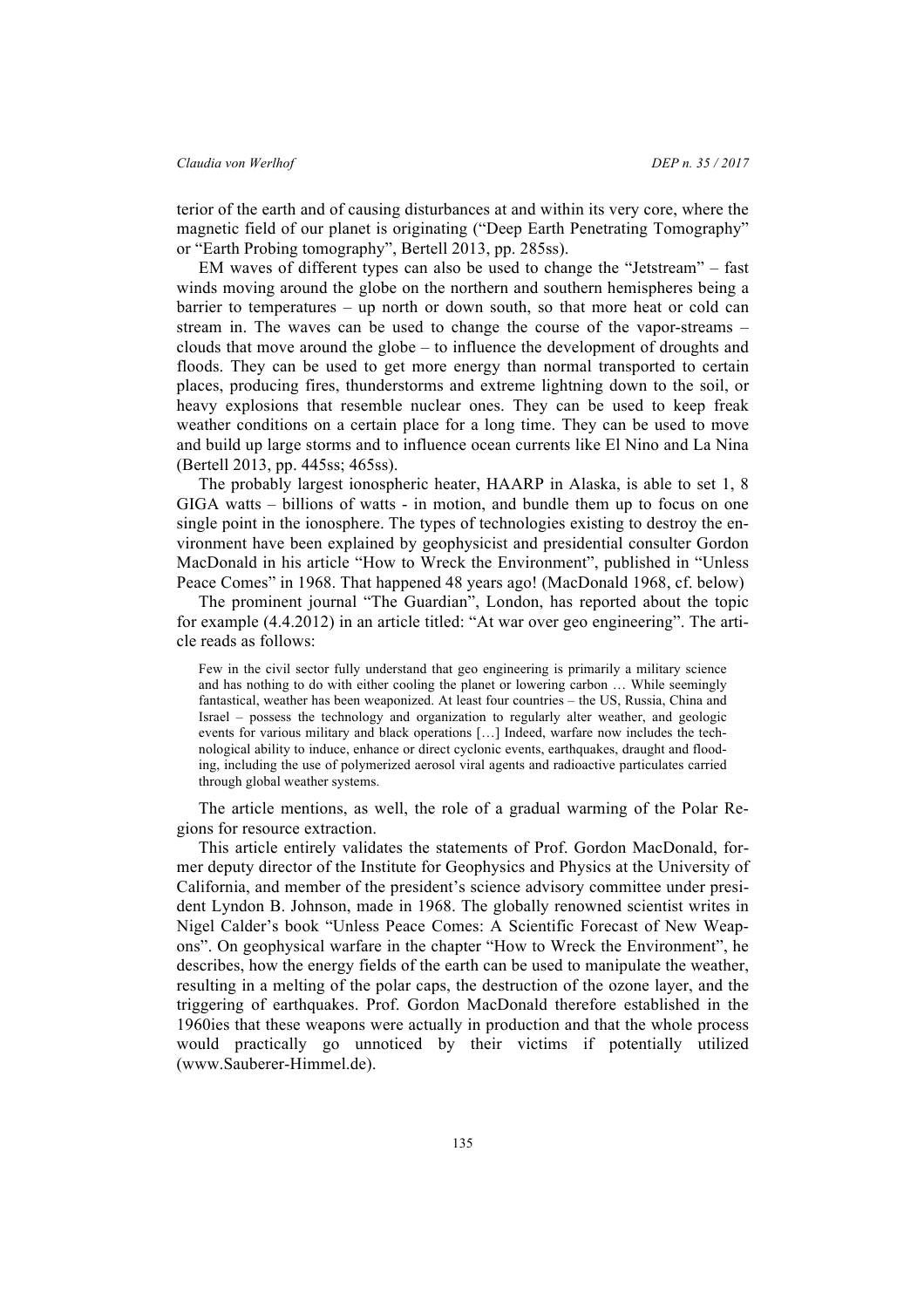- In fact, there was talk in the US as early as 1958 that "Climate control is coming!" (Newsweek 1958): Edward Teller, "father" of the hydrogen bomb, was at the very front regarding the discussion of possible warfare through the manipulation of weather, for instance dumping aerosols into the atmosphere (cf. Hamilton in Bertell 2013, p. 498ss).
- The UN ENMOD convention of  $1976/77 -$  now 40 years ago describes these abominations, and prohibits the military or any other hostile use of these technologies. In the meantime, they are heard of on a daily basis today: earthquakes, tsunamis, droughts, and floods, change of weather patterns throughout entire regions, ocean currents and tornados, changes of the ozone layer and the ionosphere (cf. Bertell 2013, p. 46; Storr in Bertell 2013, p. 527).
- In the year 1997 the former US secretary of defense, William Cohen, voiced his concerns about the possibility of precisely these types of weapons being put to use by terrorists (Bertell 2013, p. 291).
- The EU Parliament conducted a hearing in 1999 in the matter of HAARP. The hearing remained without consequences, despite all the warnings. It, nevertheless, was admitted by the EU Commission that is has no influence whatsoever on military affairs! (Werlhof in Bertell 2013, p. 36). HAARP communications, however, state that "ionospheric heaters" are designed only for research purposes, and are by no means to be considered as a weapons system. Thus, they would most definitely be in the scope of EU influence, or would have to be prohibited by the UN!
- On the other hand, there is not much talk either about the European ionospheric heaters such as EISCAT in Tromsö, northern Norway. This facility is operated by the German Max-Planck-Institute.
- The UN pronounced another Moratorium on Geoengineering at the Biodiversity Conference in Nagoya, Japan, in 2010, prohibiting the private and publicly uncontrolled use of geoengineering (Bertell 2013, p. 318).
- In 2013 nearly 50 European activists and several members of the European Parliament, organized in "Skyguards", made another intent to mobilize the EP via a conference "Beyond Theories of Weather Modification - Civil Society versus Geoengineering", accompanied by a Petition to the EP that was even accepted by the EP-Commission on Petitions in 2014 (Werlhof in Bertell 2013, pp. 33-41). In 2016, nevertheless, the same happened to this petition as to the one of 1999: Ex-MEP Josefina Fraile from Skyguards, who had organized the Petition, got a letter from the EU-Commission telling her that military questions are not to be treated in the realm of the  $EP$  – though the petition spoke especially about civil geoengineering.
- In general, the Report on "Weather as a Force Multiplier  $-$  Owning the Weather in 2025", prepared for the US Air Force in 1996, shows that the question of "weather wars" is in the hands of the military. A civilian and independent geo-engineering for "saving the world from climate change" is surely not existing (US Air Force 1996).

Results' summary: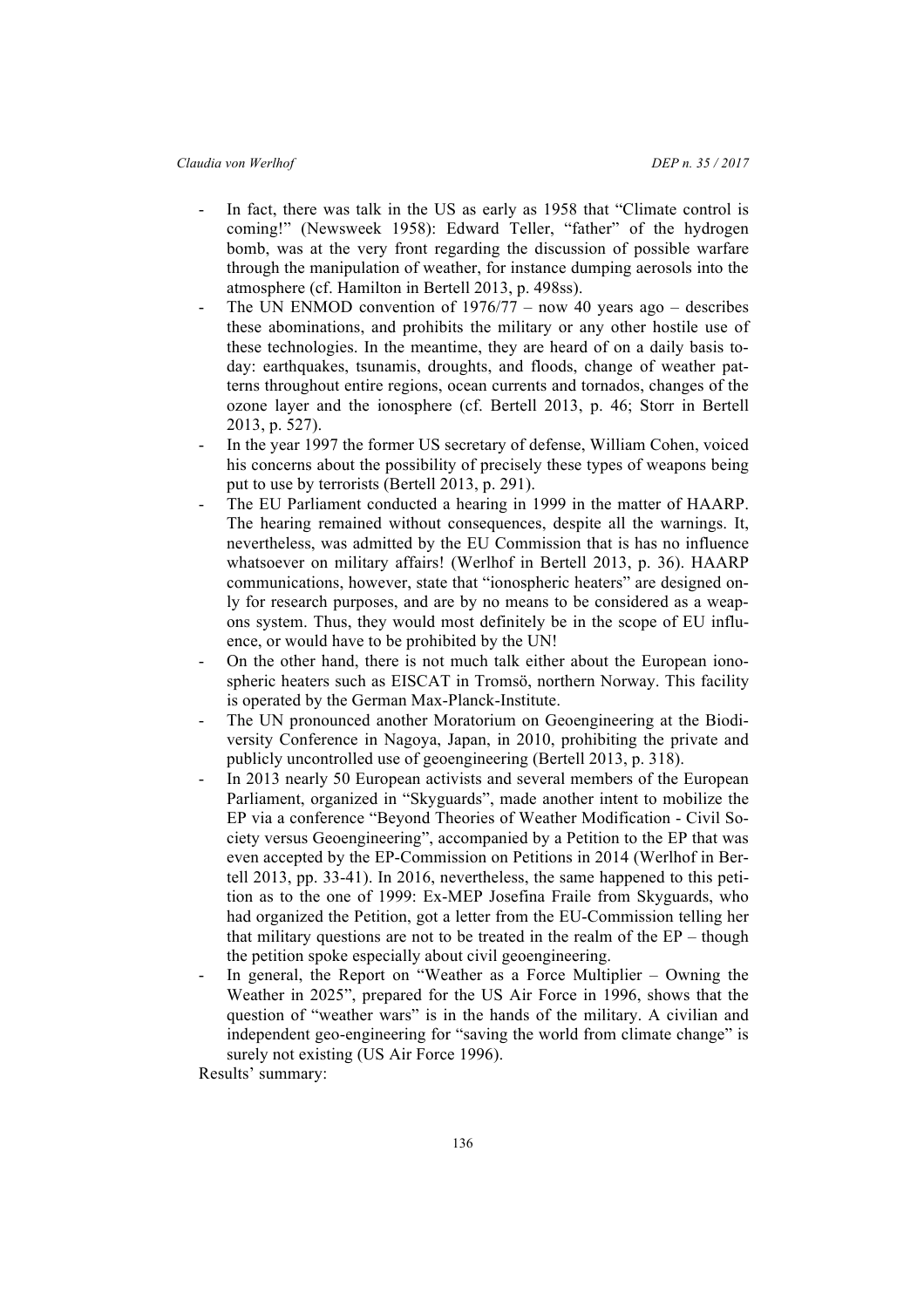These political experiences seem to contradict the central thesis of Bertell's book that the earth has already been transformed into a weapon of war, pointing against us as well as against itself in a perverse manner! The meaning behind all this: There is no official recognition of the existence of means and possibilities of warfare that don't only pose a threat to all life on earth by utilizing the earth's own forces against us and itself, but beyond that the existence of a capacity capable of destroying the whole planet as such! (Bertell 2013, p. 251f). This danger had been spelled out already by physicist Nikola Tesla (1856-1943, Bertell 2013, pp. 223ss, 468ss), the original inventor of different ways how to use the electromagnetic powers of the planet (Bertell 2013, p. 32; 239ss). Using her own forces, the earth can now be compelled to kill its own beings and then possibly coerced into suicide!

The means to destroy the planet are those of "geoengineering" – including electromagnetic plasma weapons and all additional forms of weather wars (Bertell 2013, p. 317). If these technologies used in an enhanced form, if the increase of rhythmically pulsed EM waves and the effect of their resonance becomes practically unlimited (Tesla's "Magnifying Transmitter", and "controlled earthquakes", Bertell 2013, p. 288), the earth could possibly even be torn apart, plunge into the sun, or in last consequence, be hurled out into space! Special "Scalar" EM effects of resonance could be instantly reflected, when originating from the earth and penetrating space. A result could be the earth's destruction through the sun, or the dynamic balance bet originating from the earth and penetrating space ween the earth and the moon, sharing the same magnetic field, could fall apart… Nikola Tesla, the most innovative mind in regard to the work with EM waves, predicted and warned of all these scenarios as a theoretical possibility at the beginning of the last century already (Bertell 2013, p. 465ss).

Further developments:

- The further development of EM weapons in dimensions of longitudinal "scalar" waves, as first developed in the Soviet Union, has found particular focus in the work of former member of the US Army, Tom Bearden, a scientist and disciple of Tesla's who has been quoted by Bertell (Bertell 2013, pp. 223ss, 238ss, 465ss; Bearden 1986/2002). This chapter of weapons technology with (longitudinal) scalar waves appears to be even more mysterious than that of other (transversal) EM waves. Considering that in the socalled vacuum or hyperspace – the "ether" (according to Tesla) or the space beyond the solar system – the movement of these scalar waves reaches beyond the three-dimensional terrestrial space and its conditions, acting independently of each of them under at least four – dimensional conditions – the three dimensions of space and the time dimension. This means for instance that scalar waves are simultaneous, they don´t need time to spread. Military application of these processes on earth – that is working with "unlimited" extra-terrestrial conditions under limited terrestrial ones (cf. first Wagner 1970 on nuclear fission on earth) – would be and actually is the greatest imminent threat (Bearden 2012; Wood 2010).
- Besides the effects triggered on a macro level, other effects that are no less eerie could be caused by EM waves on the micro level as well. We are talking about the interference with our brains using ELF waves that correspond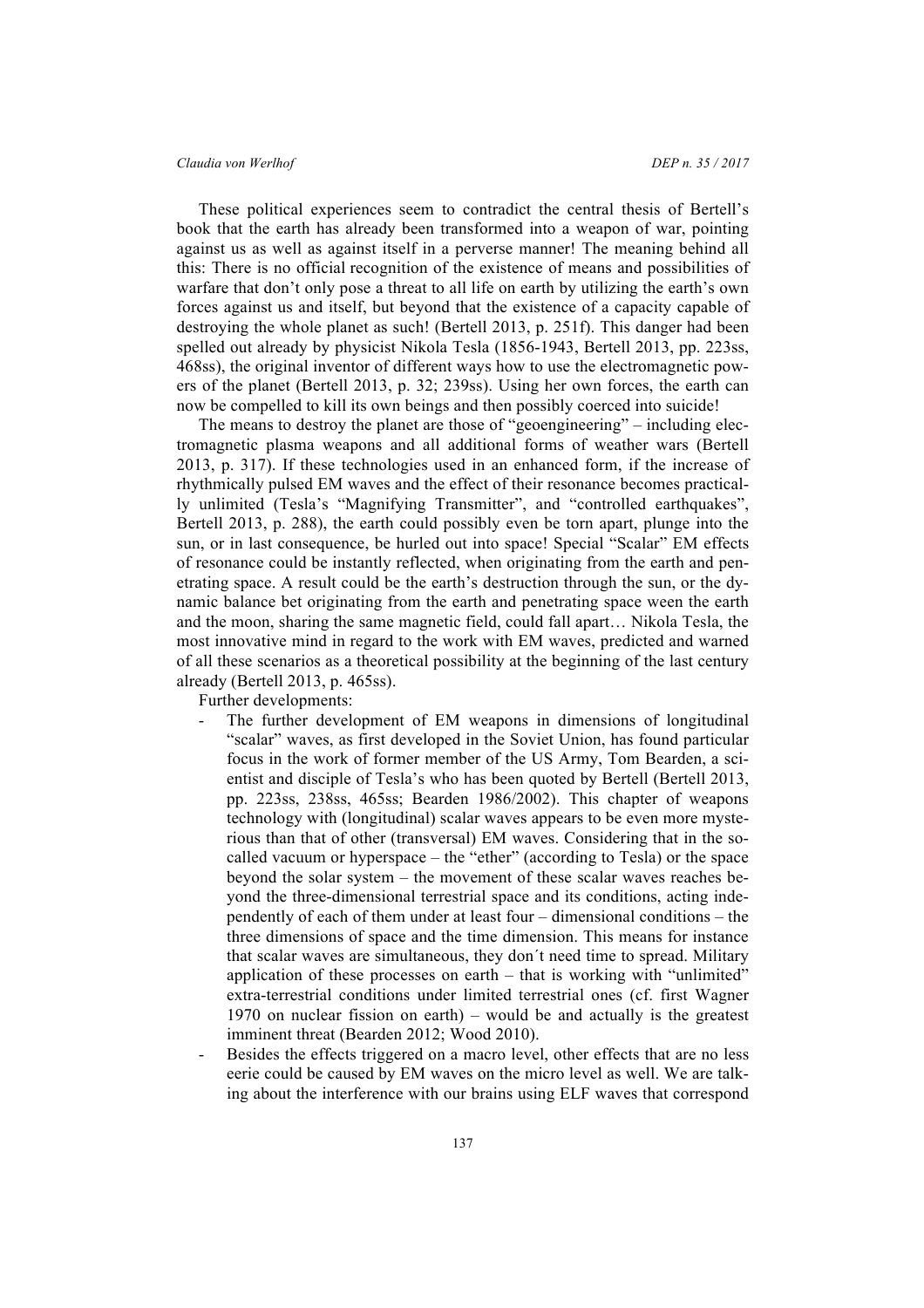to the pulse – the Schumann frequency – of the earth, which is the same as that of the brain (Begich/ Manning 1996; Bertell 2013, p. 289). These methods have apparently been developed predominantly by the Soviets, and can also be applied to larger populations, according to Bearden.

All this happens true to the motto: Electromagnetic pulses can reach anywhere, due to the fact, that matter itself "oscillates" (Begich/Manning 1996). This is finally the real "secret" of the magnitude and efficiency of the new Tesla-technologies as patented for their use in ionospheric heaters (official US patents by physicist Bernard Eastlund, Bertell 2013, p. 277ss) and elsewhere (Bearden 2012; Wood 2010).

## **The reaction of the public and of social movements**

Through Bertell we are now finding out that we, the public, humans, and citizens have been vulnerable to this increasing threat since ca. 70 years without being made aware of it, let alone having been asked for our approval or "consent", even though these developments are life endangering for us and the planet and have eroded conditions of life globally. Actually, if these threats are not brought to a halt, our living conditions and the earth itself could be destroyed within a brief period of time already. Considering Bertell's quotes: "The military is always 50 years ahead". And: "The military never uses the same weapons in a new war that have been used in an old one" (Werlhof in Bertell 2013, p. 48; Bertell Interview II, 2014).We, as the allegedly responsible citizens:

1. Although embarrassing, we must now come to grips with the fact that we have not been aware of anything that has been going on in this field.

2. We need to realize that since the end of the "Cold War" we have allowed ourselves to believe in the end of wars, at least in the end of large-scale wars, and in the absence of the threat through another world war, nuclear war, let alone environmental wars, wars due to "natural" disasters, energy weapons, and eco terror! We held and still hold it unthinkable that the earth's own forces can be used against us and the earth itself, and we even did not know about these forces at all…!

3. So we have to ask, how and if at all there is still a differentiation between friend and foe, civilians and the military, conquerors and the conquered. Why has this distinction evidently become irrelevant? What kind of a war is this?

In respect to social movements, from Bertell's analysis follows:

- A peace movement exists that has not recognized that there is a modern war that is directed at and against the environment (Bertell 2013, p. 57ss; 325ss; 344ss).
- On the grounds of a continuously more obvious destruction of the environment, there nevertheless exists an ecological movement that has not yet realized the problems which have particularly been caused by the military (Bertell 2013, p. 71).
- The anti- nuclear movement has not realized the post nuclear development of weapons of mass destruction within the military that supersede the necessity of nuclear wars (Bertell 2013, p. 58).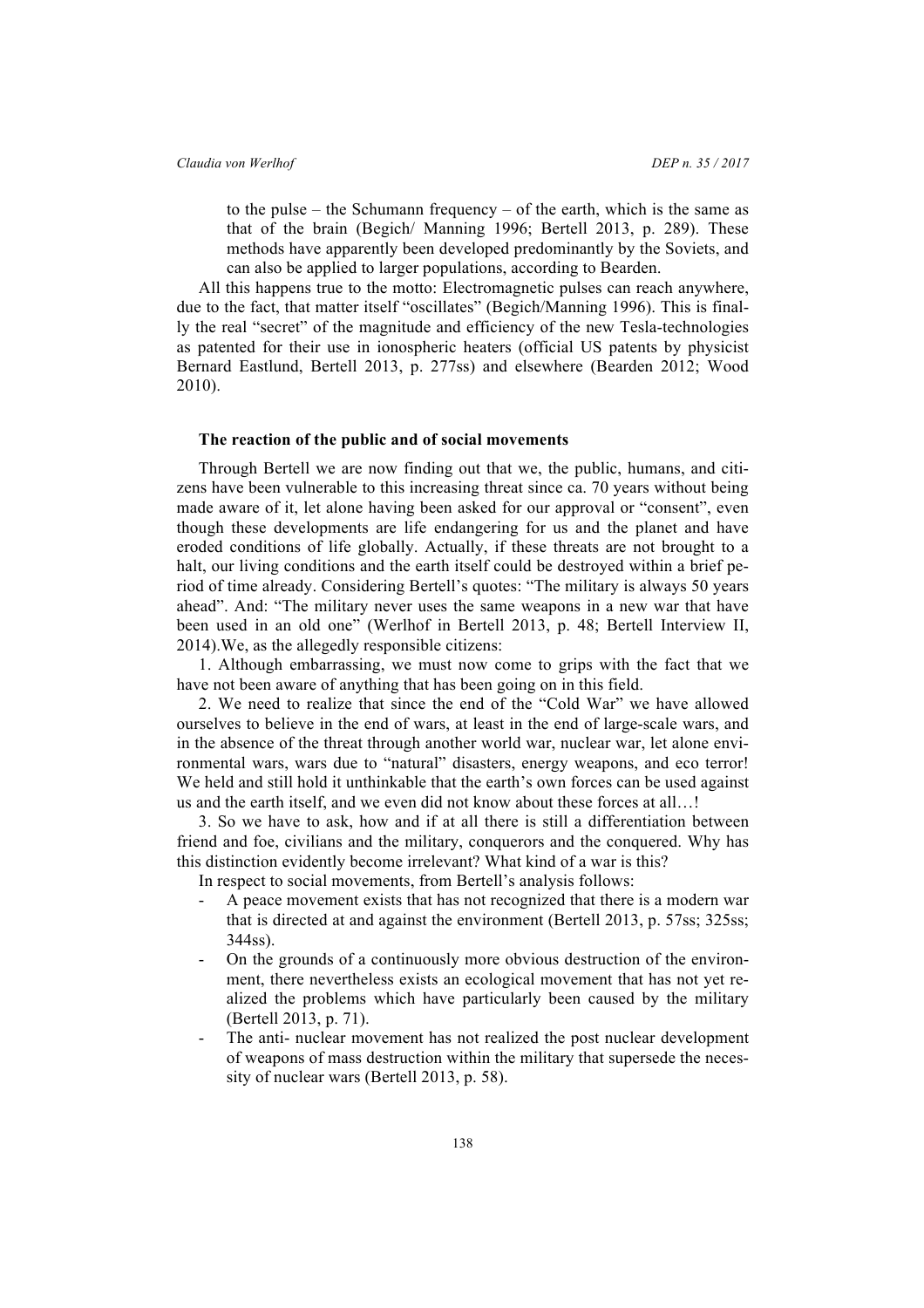Right now a trend toward the creation of "environmental justice movements" can be observed. These "movements" intend to promote civil "geoengineering" within the fields of civil science, politics, and private industry, by claiming to fight "climate warming". They are predominately comprised of geo-engineers. They claim to be in the position to fight climate warming without actually confronting the causes! (Hamilton in Bertell 2013, pp. 485ss; Bertell 2013, p. 312ss). The blame for climate warming is laid down on the doorstep of civilian CO2 emissions, a position that is being taken only since 1997 (Kyoto protocol, Bertell 2013, p. 311).

According to Bertell, not a single climate conference ever mentioned CO2 before that! However, the movement of geo-engineers does not focus on the reduction CO2 emissions at all. On the contrary, this movement assumes that there is no chance of politically enforcing any considerable norms in this regard anyway. This "movement" is targeting the alleged symptoms and not the problem of damages of the earth itself while attracting considerable funding and technical resources (Fraile 2015; Weiss 2014; 2016).

Under the premises of the CO2-thesis, these geo engineers tamper with nothing less than the planetary dimension of the earth's elements. With the oceans ("ocean fertilization"), the layers of the air (aerosols, "Solar Radiation Management", SRM, sprayings, Bertell 2013, p. 254; 319), and the ground (deforestation (!), action in regard to more "albedo", sun reflecting white spaces and clouds), to screen the earth against solar heat and/or for more effective CO2 absorption and to eliminate the necessity of CO2 reduction. Although the dangers resulting from CO2 are supposedly threatening, this approach denies the need to further deal with the issue – that is how to get rid of it itself! The process of fighting "climate warming", once initiated in an engineering context, would need – as is said by geo-engineers – to be sustained "indefinitely" in order to maintain the climate and not risk an immediate overheating of the planet under the sweltering heat of a sun allowed to shine in blue skies. As a matter of fact, a partial warming of the earth is indeed taking place. However, this is not happening in the troposphere where CO2 actually accumulates, but rather in the higher layers of the stratosphere in which HAARP and similar facilities – the "ionospheric heaters" – are active! (Phillips 2011).

In total, global warming cannot be a result of CO2 emissions after all! (Bertell 2013, pp. 321-323). CO2 is dirty, but it is not heating up, as she says. Apart from Bertell hardly anyone has noticed that the environmental crisis in the guise of the so called "climate crisis", as well as the alleged solutions for this crisis, namely geo-engineering, both originate from the same military laboratories!

Ironically, as said in Hamilton's contribution to Bertell's book:

The military itself does not assume the existence of any kind of climate crisis at all! The measures of military geoengineering do not aim at reducing climate warming. These measures have been invented for completely different reasons, namely military ones: they are geoweapons (Bertell 2013, p. 58).

Instead of figuring out how to stop military disruption and manipulation of the climate through, as Bertell states, "weather wars, plasma weapons, and geo engineering" by, for example, turning off "ionospheric heaters" globally, the discussion is focused on fighting the consequences of this global war – precisely by employ-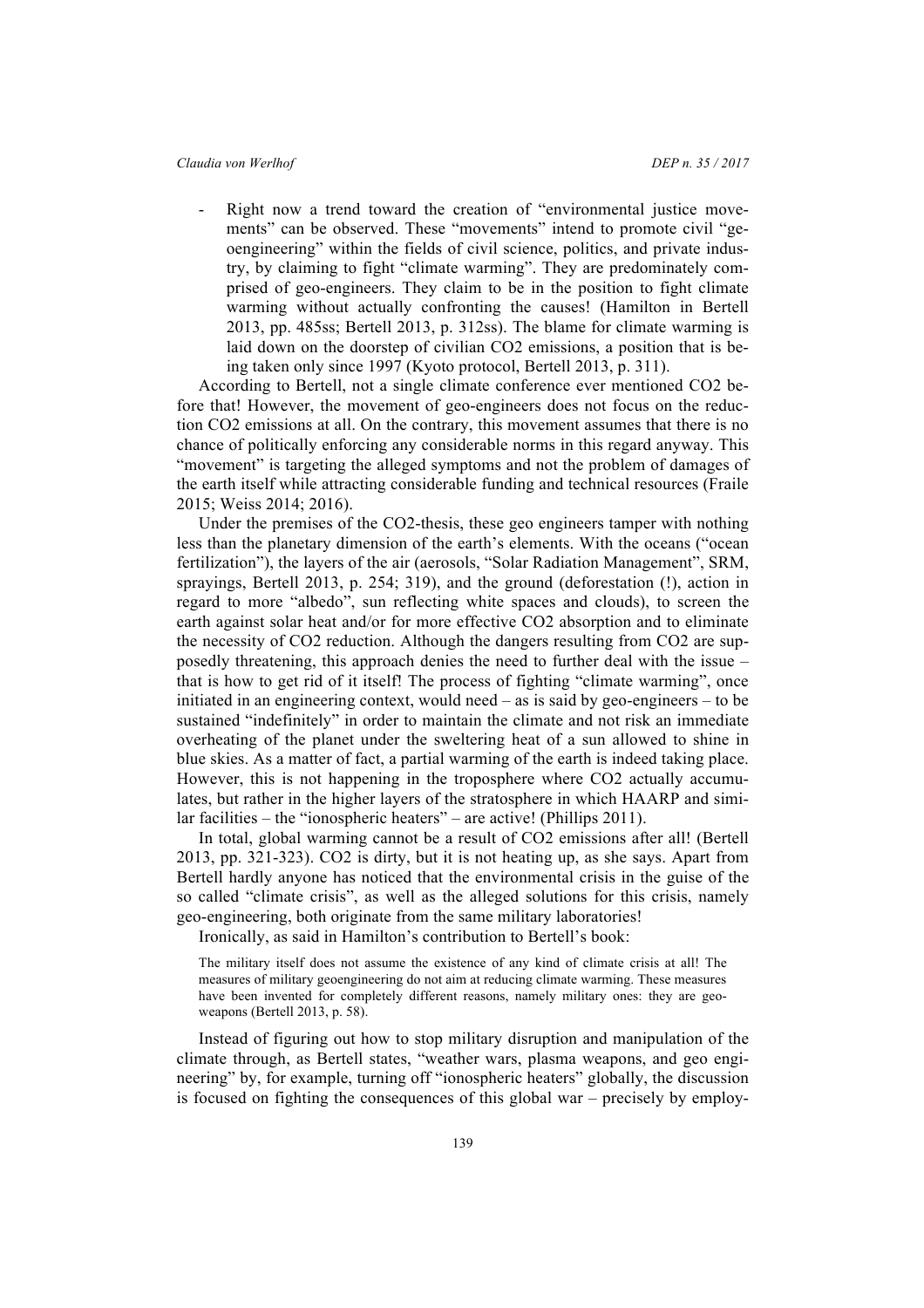ing the same measures that have actually caused them! The fact that it isn't the alleged CO2 issue or even "evil nature" opposing us, remains concealed due to the creation of deliberate confusion! One of most generous private sponsors of geo engineering, which poses as a civilian measure to counter the consequences of CO2 emissions, while actually being a military scheme towards the planet, is the wealthiest man on earth, Bill Gates (Bertell 2013, p. 253f; Hamilton in Bertell 2013, p. 504).

## **The end of "conspiracy-theory" accusations?**

Bertell's book could be the beginning of an end to insults and suspicions that have been geared toward making all this sound like a "conspiracy theory" (a term invented by the CIA to revile those who doubted the official version of the murder of J.F. Kennedy). Where the corresponding current developments are dragged out of the dark room of anonymity, secrecy, denial, and concealment – as Bertell has done – it will not be possible anymore to brush the facts off!

This, nevertheless, is not yet happening, as we know now, five years after having published Bertell in German – the first real public appearance of her book after the sudden bankruptcy of her English publisher in 2000. The background of this strategy to hide the facts can precisely be seen in the ongoing concealment of the connections between environmental crisis and military experiments and attacks. Hiding by all means a meanwhile "unofficial" and/or possibly already raging undeclared war, is necessary in order to not risk opposition from civil society, or even from law, as would inevitably happen if reality were to become publicly evident (Storr in Bertell 2013, p. 545). MacDonald, who has been mentioned earlier, explains that such a 'secret war' need never be declared or even known by the affected populations. It could go on for years with only the security forces involved being aware of it (MacDonald, 1968). This kind of "geo-terrorism" and as such "technetronic" (Mac Donald) warfare would appear in the guise of militarization or "weaponization" of "industrial mishaps", "environmental disasters", and "geoengineering" (Phillips 2011).

Rosalie Bertell states that the military needs us for legitimization since it is in need of civilian resources (Bertell 2013, p. 388) and legwork, as e.g. done through scientists, and our belief in its ability to create security in a military sense (Bertell 2013, p. 365) and in case of disaster. To have us assuming that it produces these disasters itself would of course be a bad fit! The civilian academic field is precisely one that asserts the impossibility of this type of disaster occurring due to a deliberate manipulation of natural events. All the catastrophes of the past decades, namely 10 times the number of natural disasters as compared to before 1970 (Bertell 2013, p. 306) and the unending cluster of most severe earthquakes globally, are nothing but simple natural events for them. We must not forget, that "normal science" is unable to explain these phenomena, as they have never taken into account what Nikola Tesla had explored and invented. The earth seems to have remained unchanged tectonically and seismically, and there are no reasonable explanations for the increase in volcanic activity, for instance.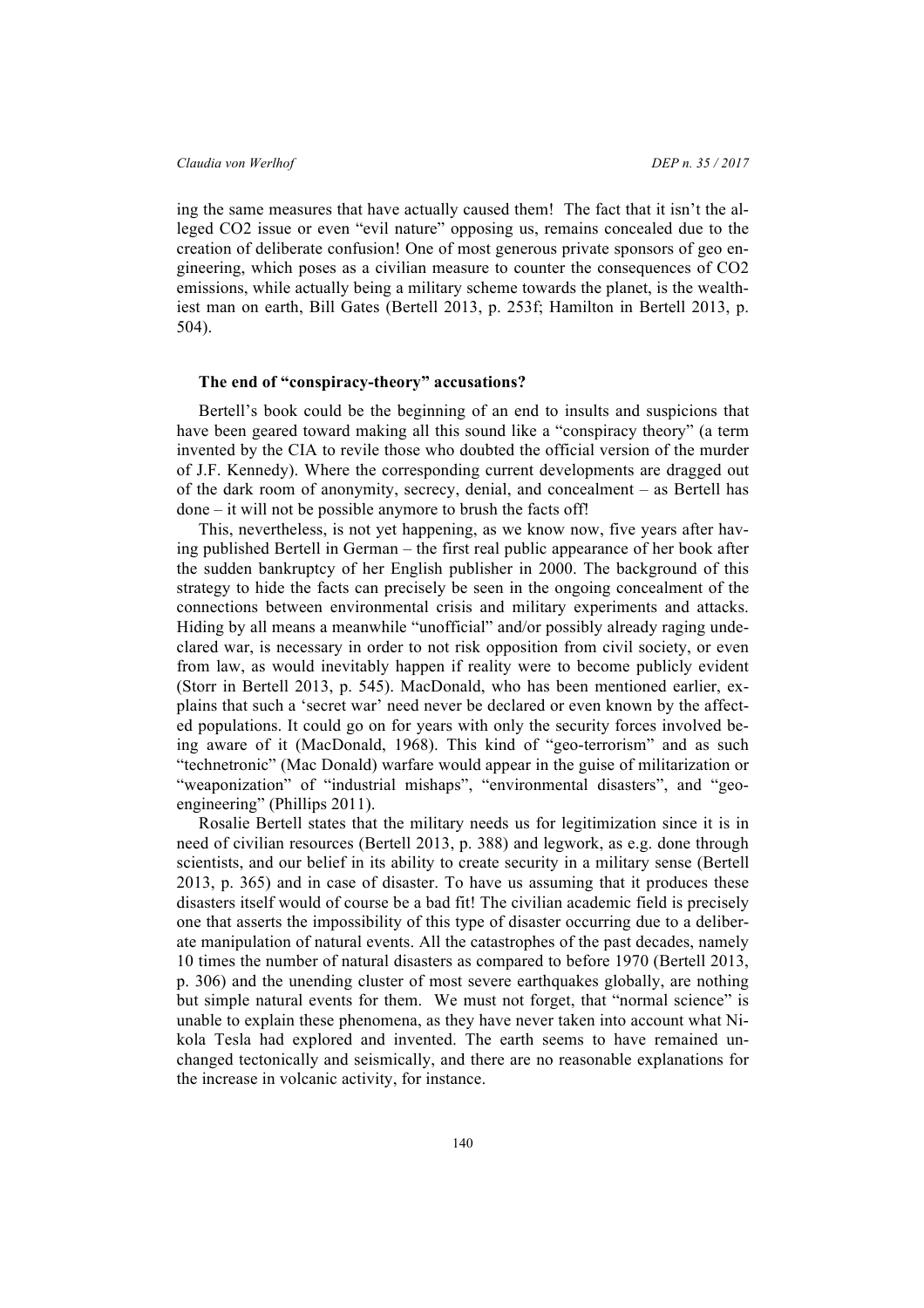Yet, it is science itself enabling the dangers discussed by Bertell. For without science the development of the relevant technologies pertaining to our topic would never have been possible. It is important to bring the invisible doings of a science serving the military to awareness within the sciences themselves. Civilian science is going to lose its reputation and credibility in public, when trying to disguise possible and current mega crimes that would not be possible without its cooperation with military science in the first place. As Lowell Wood, "civil" geo-engineer and disciple of Edward Teller put it:

We as humans always influenced our environment the way we wanted it. Why not the Planet?" (Hamilton in Bertell 2013, p. 501).

## **The overall damages to the planet**

Meanwhile, the earth, our planet, is in critical conditions. According to Bertell it has been weakened and could already have been irreversibly damaged (Bertell 2013, p. 59, 228, 320, 323, 326, 455, 473). The planet has become "a research victim of militarism" (Bertell 2013, p. 483). It is as if air, water, soil, animals, plants and humans are presented like a "sacrifice" (Bertell 2013, pp 325ss) to the "Gods"! Bertell illustrates how the military causes the greatest environmental damages, usurps most of the resources, and wastes away living conditions on earth by compromising it ruthlessly and without conscience (Bertell 2013, pp. 335ss). She draws parallels between the military and the behavior of an addict. The addict will not refrain from his addiction on his own. Obviously, all this goes without the knowledge or approval of the earth's population, regardless of our democratic systems and beliefs.

Preliminary effects of the new weapons, which have been described here in part, are:

- apart from damages through mining, chemistry, nuclear and genetic engineering, life industries, Nano- technology, and sprayed substances like aluminum, barium, sulfur and lithium, that continue to destroy the atmosphere, the soil, the water, plants, and living conditions;
- there are holes in the ozone layer, produced by decades of nuclear testing, supersonic flights and rocket flights into space (and not by FCKW as we are constantly told!);
- there are disturbances of the earth's electromagnetic field within its core as outside in space and in the Van Allen belts;
- there are holes and incisions throughout the protective layers of the atmosphere, produced by ionospheric heaters;
- there is a wobble/an imbalance of the planetary motion (Bertell 2013, p. 450) and a slowing down of the rotation;
- there is, therefore, the possible acceleration of a magnetic polar shift/polar reversal;
- there is the active thawing of the arctic region (Bertell 2013, p. 227) since the 70ies of the  $20<sup>th</sup>$  century;
- causing an increase in ocean levels, a loss of fresh water;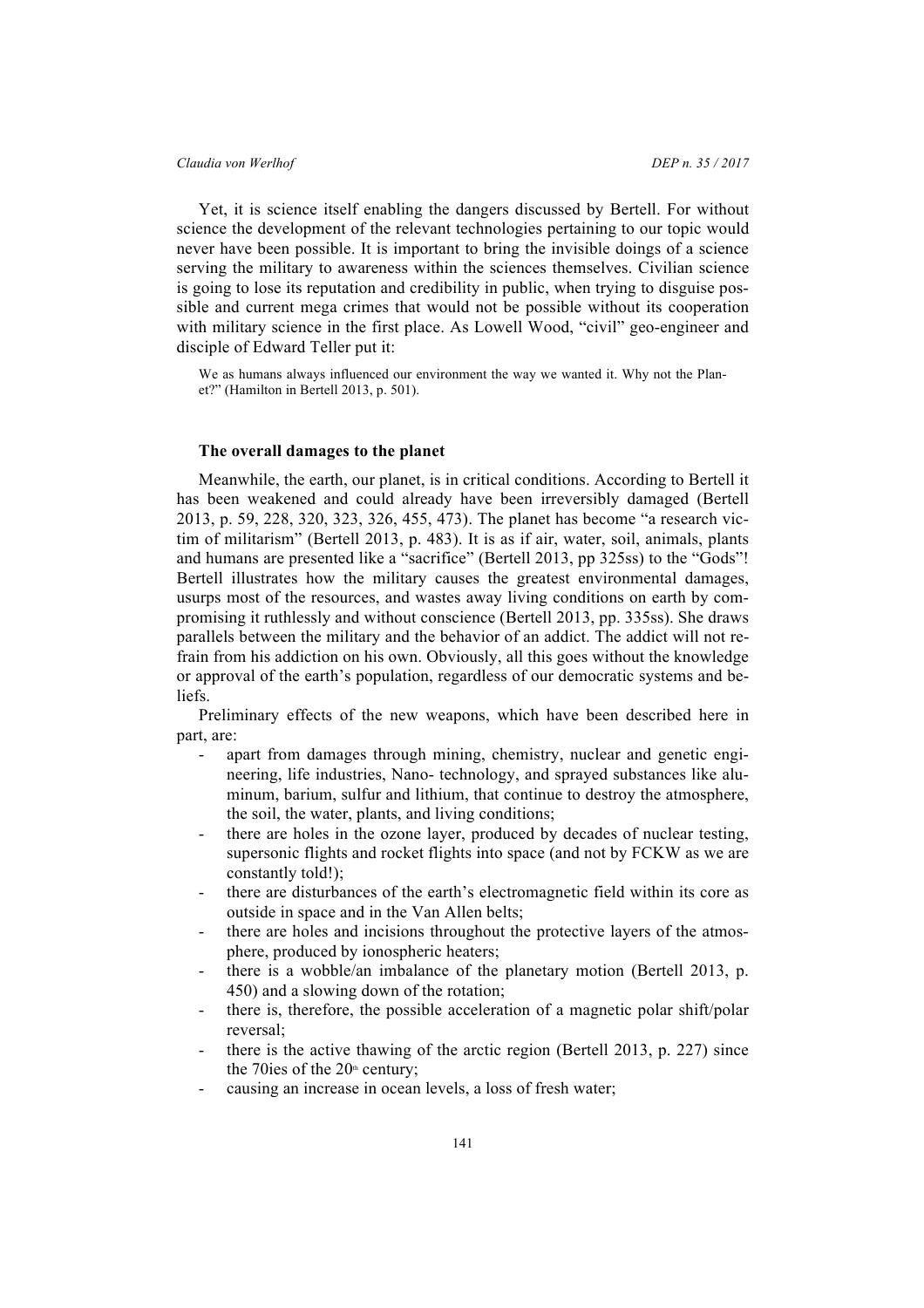- and there is a weakening of the gulf stream by  $1/3$  already, the end of which would mean a possible new ice age for Europe;
- there is the disappearance of the glaciers worldwide that leads to huge floods now and to extreme droughts later with the effect that the large rivers of the world would run dry and leave the population and nature without fresh water;
- further, the outer layers of the atmosphere are decreasing by 1 km every 5 years (Bertell 2013, Chapter 3-5 in Part II, additional Texts A, D, C in Part  $IV$ );
- this means the loss of protection of the atmosphere against cosmic radiation like UV, Gamma, microwaves and x rays on the earth's surface (Bertell 2013, p. 230), detrimental for all life on it and,
- if more, finishing with agriculture.
- It means weather and climate chaos everywhere and loss of any equilibrium to be expected.
- It means natural catastrophes of any magnitude, and that it will mostly be impossible to distinguish between natural and manufactured ones, especially when the tipping point is reached and synergetic effects enter into play.
- It means that no catastrophe can be foreseen or protected against. Catastrophes can and do happen everywhere and at any moment.
- If used for war, these weapons can even lead to a total destruction of the planet as such, as Tesla warned (Bertell 2013, p. 241).

What are the plans? What is going on currently? How much of the earth's living systems have already been destroyed irreversibly? How is the process of destruction going on already? What means that nature has a time lag of 40-60 years to respond to our manipulations? Does it mean that nothing is going to stop what is only starting to happen now? What actually do we not know about ongoing experiments? (Bertell 2013, p. 305)

We can anticipate: a boomerang effect, a nemesis – a counter reaction – of nature, synergies/tipping points as well as unpredictable "side effects" that will need to be taken into consideration (Bertell 2013, p. 256). "How do I repair a system without understanding it?" This is a question, which geo- engineers pose to themselves with regard to the climate. What they omit in the process is the fact that they are referring to a "system" that has essentially been under attack precisely by them, and that, too, before they had an understanding of it themselves!

The phenomenon of *kyndiagnosia*, the incapacity to recognize danger, is omnipresent in science, politics, economy, ecology, society, and particularly in the military. All the time over these institutions have been allowed by society to put life to risk – the life of people, nature and now even the planet – for their destructive actions and experiments. Never have the principles of war crimes, defined by the Nürnberg Tribunal after World War II, been applied to them (Bertell 2013, p. 474).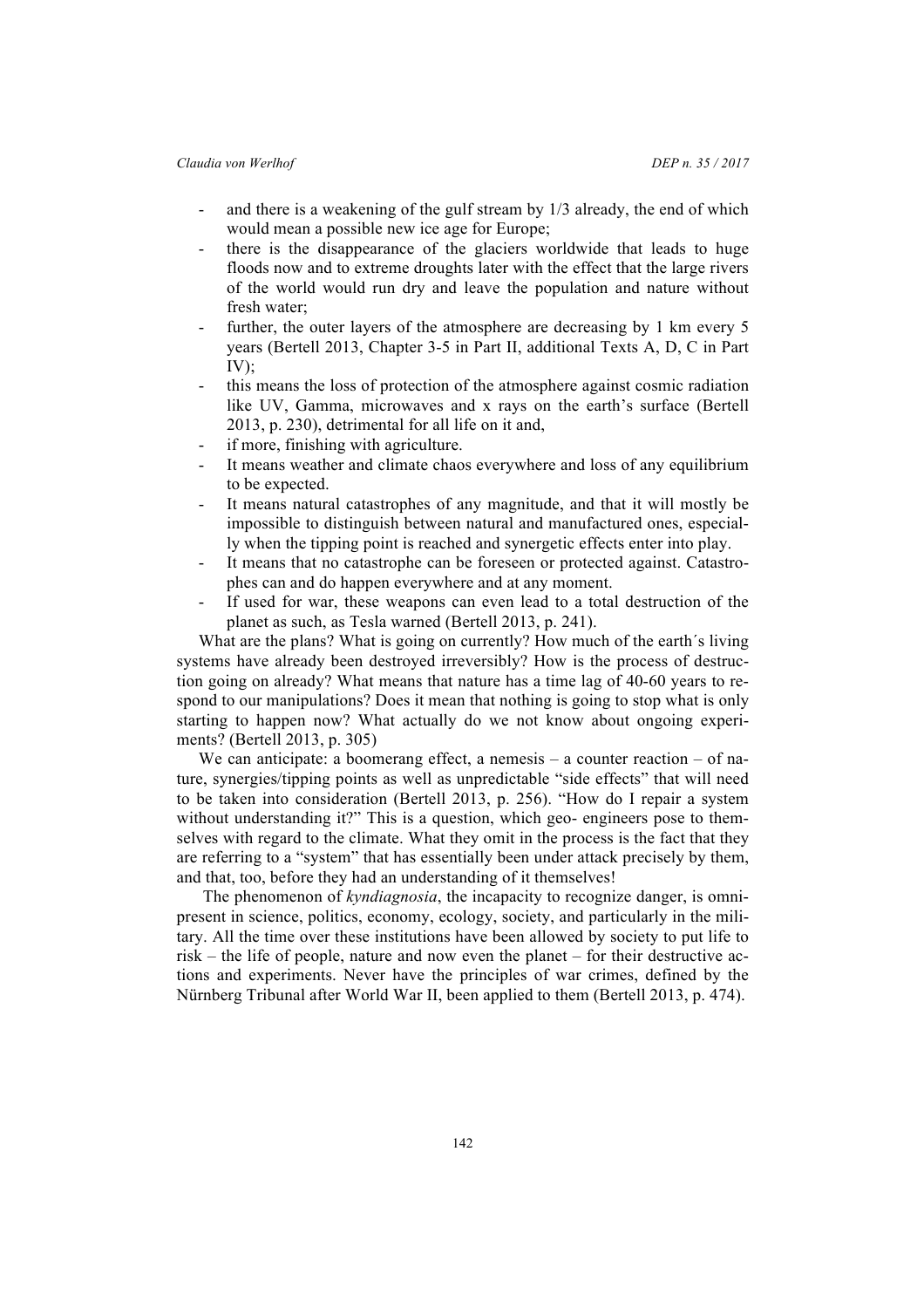## **The need for more of a theoretical explanation**

Since the whole undertaking causes harm to everyone, it becomes unbelievable and seemingly irrational. An explanation is necessary. Who of us regular human beings could possibly understand this deliberate promotion of insanity?

Rosalie Bertell is explaining the multiple facts she has gathered about the military as an institution that exists for ongoing and planned wars. As it seems clear, therefore, that the military is specialized in destruction and systems of destruction of always new kind, there appears to be no necessity for a more thorough explanation. This necessity, however, exists, because the military technologies stem from the natural sciences, the civil as well as the military ones.

Bertell as a scientist herself, though, has not developed a critique of the sciences as such, which means of modern science. The analysis of the origins and the development of modern science, nevertheless, shows that the military is just the tip of the iceberg. Beneath its water surface, there is the mountain of a science that has been invented in modern times. It started with planning subjecting nature in all its forms, including women as "nature", destroying and controlling them and nature alike by means of the "scientific experiment". The respective technologies were first developed in the dungeons of the "Holy Inquisition" (Merchant 1982). These new sciences were not only motivated by a "patriarchal" society that was interested in new forms of subjecting women, but also in working with and for the military from their very beginning (Wagner 1970). Today they are now ending up with trying to control Mother Nature, too, as Earth herself, like a sort of "mega witch", destroying her, the planet, as we now know.

So things have remained the same until today, the only, but important difference being that the dimensions and the dangers which have multiplied since, as well as the overall connection between the civil and the military sciences seems to be outside of the general knowledge and consciousness. When looking at the destruction of nature and life that takes place everywhere, and can surely not be denied any more, occurring even without any direct war, we then can realize what it means that the sciences are related to the military even where they declare to be "civil" and "peaceful". This way the whole of the scientific undertaking in reality is a war against life, the military being only its peak. This is exactly what we now are experiencing full size.

So, we now have to answer the question why and how this has happened and is even promoted by the Society, using all possible means, as we have seen. From the point of view of my approach of the "critical theory of patriarchy", the military has invented something like a "military alchemy", an expression that Rosalie Bertell liked very much when she knew about it. (She even wanted a new edition of her book be entitled this way). It means that the patriarchal, women and nature hating dimension of modern civilization (Werlhof 2016b) goes back to antiquity, where the science and technique of a patriarchal "alchemy" were developed. Their aim at that time already was to start to take control over women, mothers and Mother Nature in order to *transform* them into a supposedly higher and better life and matter, namely a motherless life and artificial gold (Schütt 2000; Werlhof 2011). They failed in doing so and did not succeed. With the invention of modern science and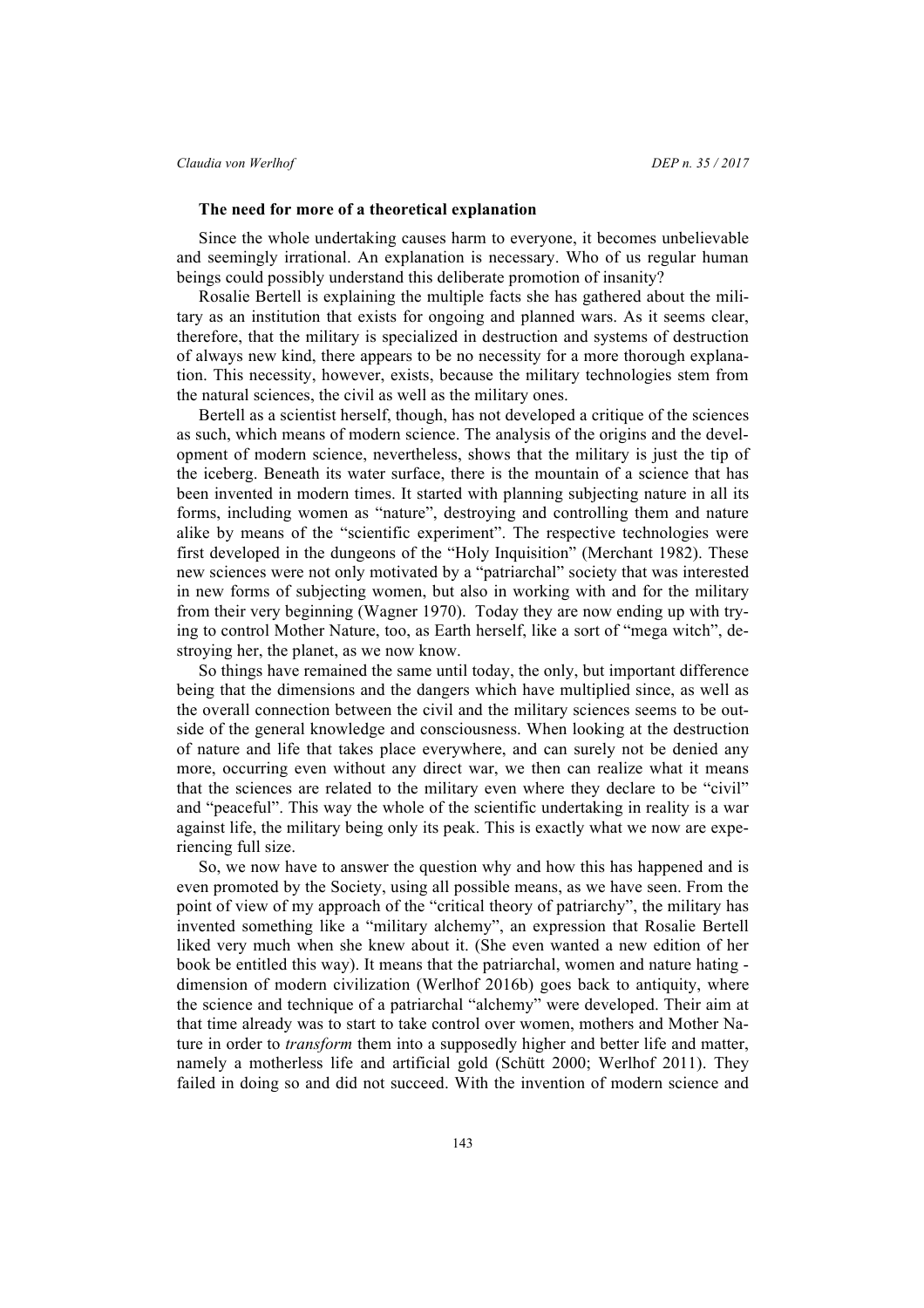technology, nevertheless, the modern "alchemists" started with the same project again, being much more successful than at any time before in history. The results can be admired today: the machine, the commodity, money and "capital" in general being the alchemical wonders of modernity which are thought to replace life, nature and "matter" by something more civilized, more developed and more divine!

From nuclear, genetic and nanotechnology to geoengineering, from micro- to macro-life, this has been the path of modern alchemy, the military alchemy of geoengineering being its last invention, as I see it (Werlhof 2011, 2014, 2015).

The "Anthropocene" (Crutzen et.al. 2007) is the result, the earth-era of mankind, to truly be God! This is "proved":

- by transforming "hacking" the planet into a manageable instrument, as if this would be desirable and possible without damaging it;
- by reversing the vibrant planet into a "better" one, a predictable giant machine, a Mega-Machine, and a war-machine!
- by means of intended ultimate control over all of life's processes, the ones of the planet as a whole included;
- and, finally, through a "taming" of Mother Earth as a sort of dangerous and life threatening "mega witch"! ("Dr. Strangelove" in Hamilton 2013, p. 498ss).

There are people at work who are not kidding at all, but risk the last and greatest matricide, that of the earth herself. These people are "allowed" to do so! The necessity to demand an end to such a dangerous undertaking and hubris has not been acknowledged, and such undertaking has not been forbidden! It is obviously believed that all this is a desirable "progress" and "development" and really worth striving for. So, as an endeavor it takes on a truly religious dimension. We can see this way, how historically old this kind of "wishful thinking" and hubris is already. A failure seems inconceivable for the perpetrators, and such a thing does not even exist in their minds.

This development has endured for 500 years – rooted in a 5000 years old belligerent-religious-ideological beginning. It comes to a climax and to an end now: We are talking about "patriarchal" thinking and the development of a global "alchemical system" based on the utopian project of the destruction and technical substitution of a motherly nature, a process that appears to have become the "collective unconscious" of today's civilization. (Werlhof 2010, 2014a, 2015, 2016b; Projektgruppe 2011).

Bertell says about the dangers and the secrecy around military activities:

Until now, nobody has clearly considered the potential consequences, described them or admitted to them (Bertell 2013, p. 473).

What we will hear in the end might be no different from what the nuclear industry, which in fact remains uninsured against failure, has to say, namely that they assumed that the "worst case" scenario would never actually take place.

Bertell was still somehow optimistic in the year 2000. She was confident in grass roots movements throughout the world and their ability to join forces with international organizations like the UN in order to disempower the military, even abolish war (Bertell 2013, p. 376), and to find a path towards a peaceful and friend-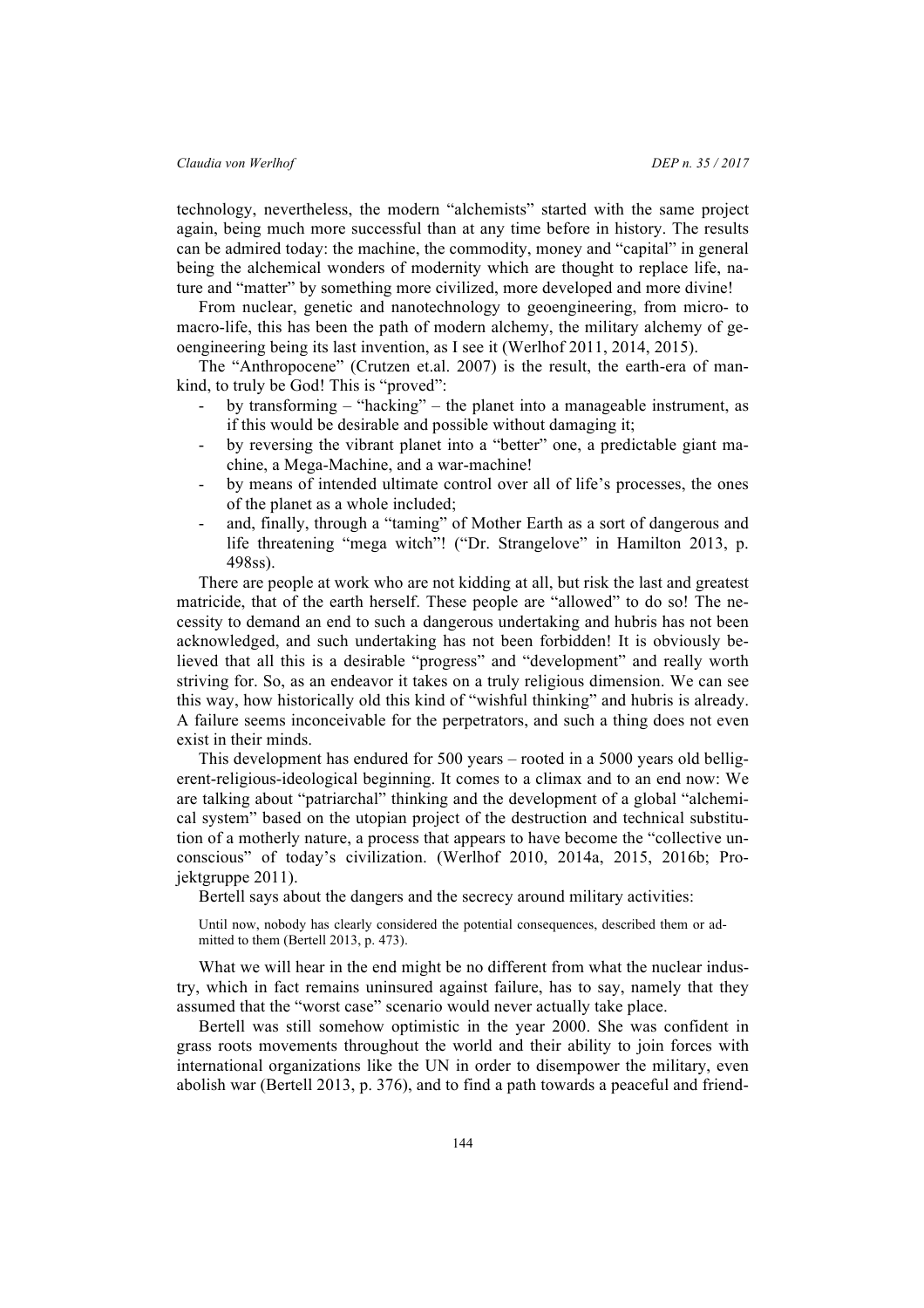ly future shaped by respect towards the earth and the maintenance of "ecological safety".

Today, 16 years later, the ongoing crisis points towards a completely different development, if not to a new world war (Chossudovsky 2012 and 2015) which seem to have begun already. The public, most of civil science, social movements and most politicians, though, have not yet understood how the new weaponry of weather wars, plasma weapons and geoengineering is functioning. They lack any understanding why it should be possible to produce earthquakes, volcanic eruptions, storms, droughts, floods, changing ocean currents, tsunamis, influencing the weather of whole regions, heat and cold, freak conditions beyond the seasons or the climate zones – all mentioned in the UN ENMOD Convention in 1977 already.

The reason is that these effects are mainly due to "Tesla technologies", based on the manipulation of the electromagnetic potential of the earth. The physicist and inventor Nikola Tesla (1856-1943) has never been publicly recognized by the civil sciences, even if without him there would be no alternating current, no electronic device, and no wireless communication. Tesla's idea of treating the phenomena of life via its "waves" instead of via its "particles", taking influence on its movements instead of on solid matter, as was usual in modern science, led to inventions of a character and magnitude that could neither have been produced nor explained by "normal" physics. Tesla's inventions (Tesla 1919) were secretly taken over by the military in the East and the West at the end of World War II, and were never discussed in public. Less was it recognized how Tesla's inventions were related to Quantum physics, another part of the new physics of the last century, leading to even more terrible weapons, as explained by Bearden, a disciple of Tesla, and Bertell (Bearden 1986; Bertell 2013, pp. 237, 239, 243, 251, 454, 468ss).

Unfortunately – says Bertell – waiting for these weapons to be employed in order to then be able to better understand them will mean the end of our civilization and our life. Our research must be ahead of the threats instead of limping behind. Chemtrails are the attempt of biological and chemical warfare. What they are dumping on us now might only be a pre-taste of what is actually planned (Bertell, email 27.01.2011).

#### **What about the legal situation?**

No laws exist that prohibit the tampering with the earth's climate (Hamilton in Bertell 2913, p. 502). Bertell's stance on this issue:

If the military is tampering with our air, our water, the ground and the forces of our earth, or doing anything that questions our living conditions, let alone has the potential to destroy them, then that simply must not happen! First and foremost this needs to be discussed publicly…Beyond all secrecy we must have a right to that!

#### Environmental advocate Dominik Storr:

The fact that geophysical warfare against mother earth has no legal repercussions is, however, also a symptom of complete political failure. Politically it has not been possible to generate any binding legal norms concerning limitations, let alone a ban on climate and weather moderating measures (Storr in Bertell 2013, p. 528).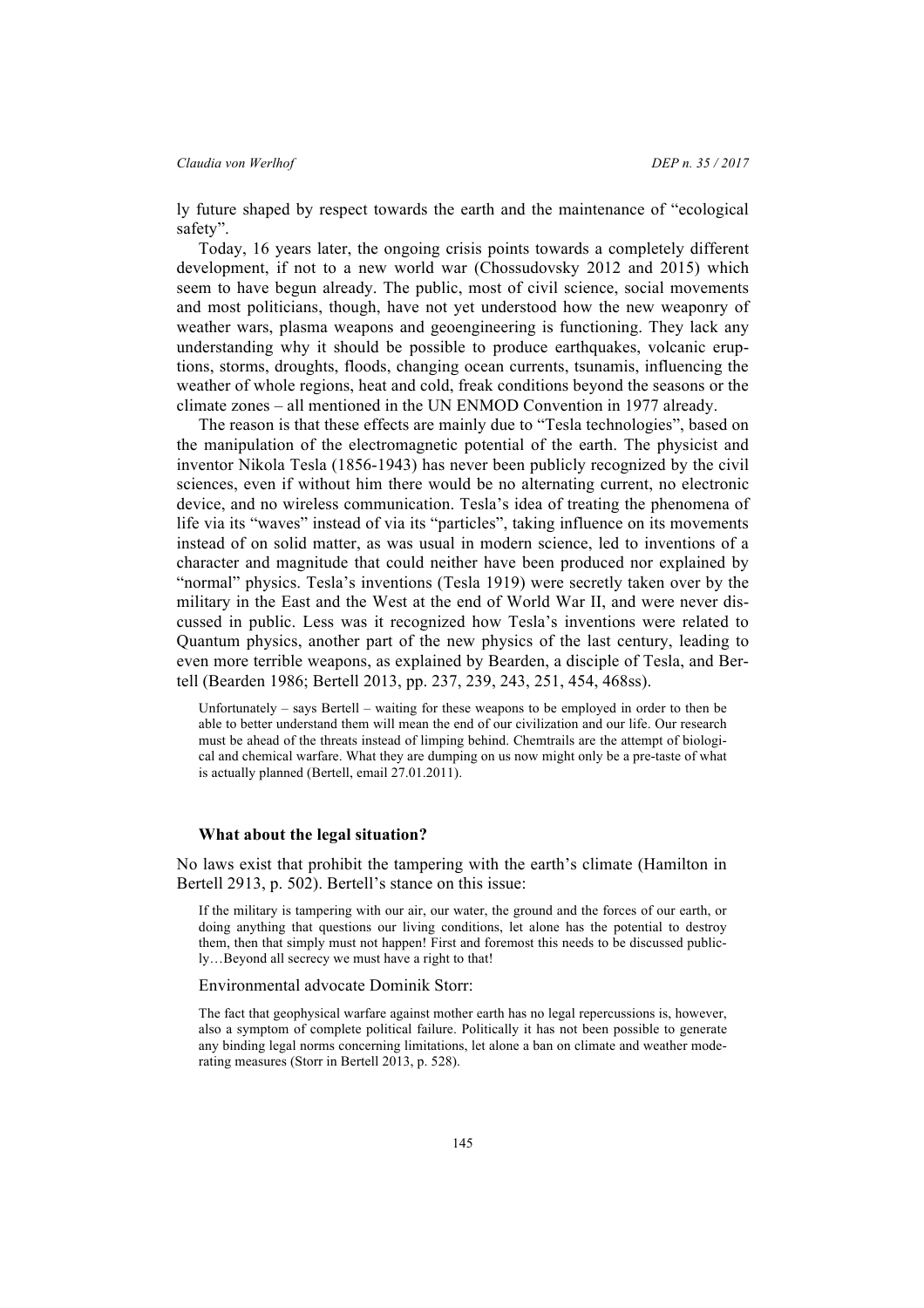For, these remain concealed, and are regarded as inexistent, though the laws concerning human rights in general are sufficient to ban climate and geoengineering, once investigated and proved their necessarily detrimental effects on the health of people as well as of the environment as such. The UN-ENMOD Convention is prohibiting the hostile use of techniques that are altering the environment. This Convention can, therefore, not been taken for legal activities as far as a "scientific and peaceful" use of these techniques is propagated, as civil geoengineering is proposing it. So, the military use of it has to be kept secret (Storr in Bertell 2013, p. 526, 530ss, 534ss).

None of the UN-Conferences has brought to the table a discussion about the military behavior, so Bertell, even though the UN has been well aware of the existence of weather modification for wars since 36 years and has actually banned this, the topic was not even raised at the conference in Copenhagen 2009, at which climate was the central topic. Nor has this been the case in the COP21 UN-Conference in the same issue in Paris in 2015.

Instead, however, the UN enforced a global Moratorium against geo engineering in Nagoya 2010, prohibiting individual, therefore private action. Who cares? At the Stock Exchange, you can gain money with "weather derivates".

#### **What can we do?**

It is our objective to rouse the public, the media, movements, science, politics, the EU, and above all, the people, especially the youth.

The official theories about *global warming* and the alleged reasons for it, namely the civil output of CO2 gases, as recently maintained again at the last UN Climate Conference COP21 in Paris (2015), have to be dismantled (Bertell 2013, pp. 300ss). The IPCC – the Intergovernmental Panel on Climate Change – as the main official institution propagating the theory about the importance of CO2, is based on mere computer simulation and has no real proves to offer (Storr in Bertell 2013, p. 533). Most scientists even have severe doubts about the CO2 thesis (Weiss 2016; Wigington 2016). The results of independent scientists like Marvin Herndon are not published (a.a.O.). Investigations like those of activist Dane Wigington are not valued (Wigington 2016), even if he is quoting official sources like a recent speech of CIA-Director Brennan on geo-engineering and some of its methods. Civil geoengineers, on the other hand, are denying the actual use of these methods, pretending that they are only on the table of discussion for an eventual future use (Fraile 2015, Weiss 2014, 2016). This way they avoid any legal problem, any problem with civil society and any proximity to the military. For, if climate change is the result of the application of military geo-engineering, there is no way to propagate it against climate change!

Rosalie Bertell is an eye-opener! She leads us into 7 decades of manipulation and destruction of the earth´s systems, and shows how complicated the reality has become in the meantime, as synergetic effects may have been influential on the one hand, whereas the results of scientific research about them are lacking in public on the other hand.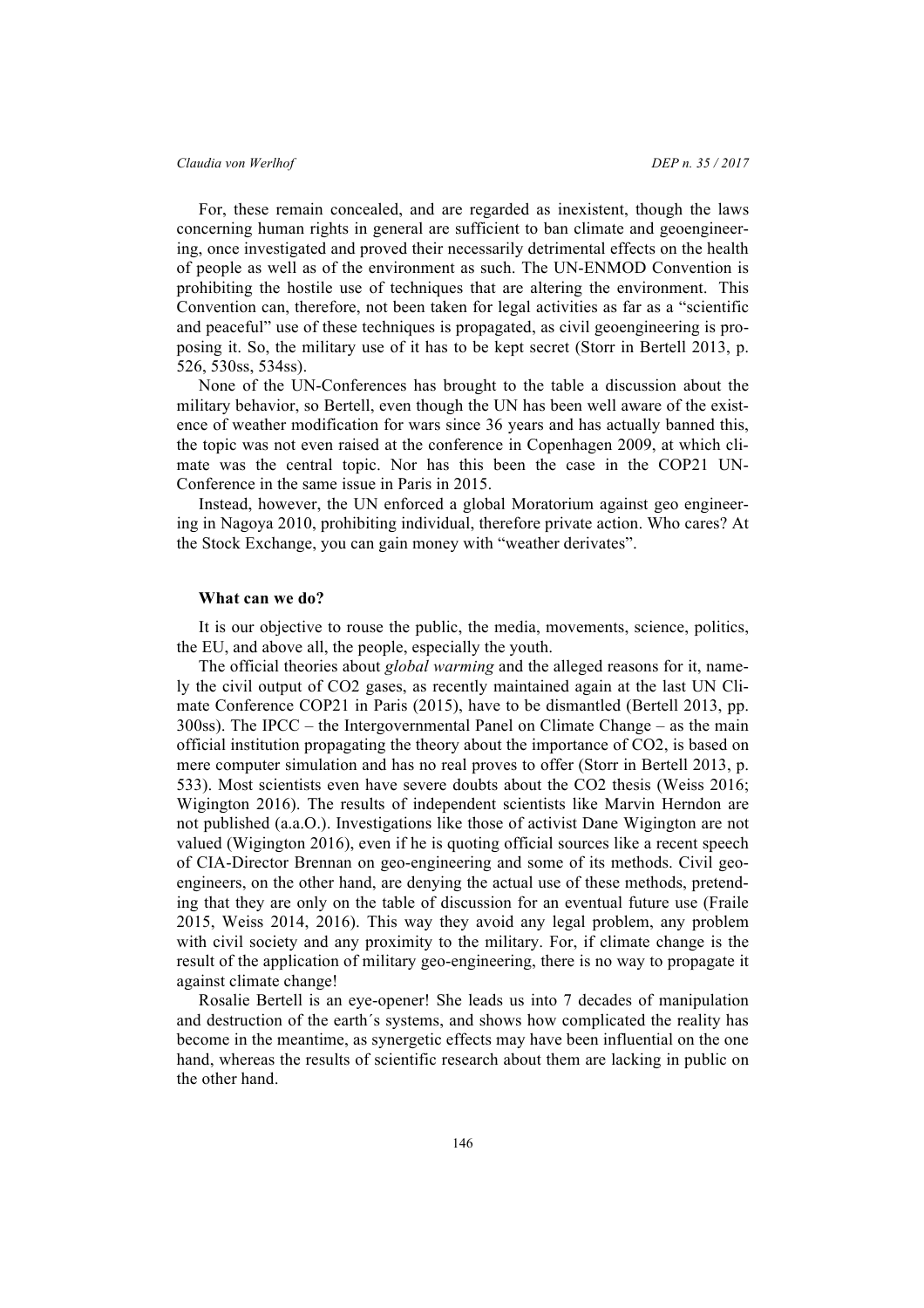She shows us that and why a new dimension never considered until now has to be recognized – the planetary one. At the same time, she demonstrates that this planet is a gigantic, but friendly and beautiful cosmic being that wants to maintain the abundance of life it has created over billions of years – us included! Rosalie Bertell is able to see the new dimensions of incredible dangers that are threatening us, to analyze them soberly, and to call for our love for Mother Earth as a mental and spiritual way to move on at the same time. It is an invitation to not give up, not to hide, and not to go into despair, but to start to open up, to join, to get organized and to stand up for this Earth as it is the only one we have. I call it her "planetary consciousness" (Werlhof 2014b), a consciousness for this wonderful planet that has to be loved and protected by us. What else?

Rosalie has called herself an ecofeminist. Isn´t her consciousness and love of Mother Earth exactly what ecofeminism needs today in order to be at the level of a reality that has entered a new dimension, one that has never existed on earth before? The key is, therefore, to wake up to this planetary consciousness before and not after an electromagnetic geophysical war. A new movement will be needed to get to it and a broader theory to understand it.

Bertell's book is a *global warning* for all of us.

#### **References**

Altnickel, Werner. 2011. *Kerner und Greenpeace: Über Chemtrails, Massenmord und HAARProben. Ein Interview mit Chemtrail-Kritiker Werner Altnickel*, in *Kopp Nachrichten*, interview November 18, https://www.weather-modificationjournal.de/kerner-und-greenpeace-über-chemtrails-massenmord-und-haarproben/

Bearden, Thomas E. 1986/2002. *Fer de Lance. Briefing on Soviet Scalar Electromagnetic Weapons*. Santa Barbara: Cheniere Press.

Bearden, Thomas E. 2012. *Skalar Technologie*. Peiting: Michaelsverlag (Engl. *Gravitobiology*)

Begich, Nick, Jeanne Manning. 1996. *Löcher im Himmel*. Peiting: Michaelsverlag.

Begich, Nick, Jeanne Manning. 1995/2002. *Angels Don't Play this HAARP: Advances in Tesla-Technology*. Anchorage: Earthpulse Press.

Bertell, Rosalie. 1985. *No Immediate Danger? Prognosis for a Radioactive Earth, London/Toronto*. London: The Women's Press.

Bertell, Rosalie. 2000. *Planet Earth. The Latest Weapon of War*. London: The Women's Press.

Bertell, Rosalie. 2011 (2nd ed. Birstein 2013, 3rd ed. 2016). *Kriegswaffe Planet Erde*. Gelnhausen: J.K. Fischer Verlag.

Bertell, Rosalie. 2013b. "Interview: Are we the Last Generations? Radioactivity as progressive extinction of life." *8th Information-Letter*, www.pbme-online.org.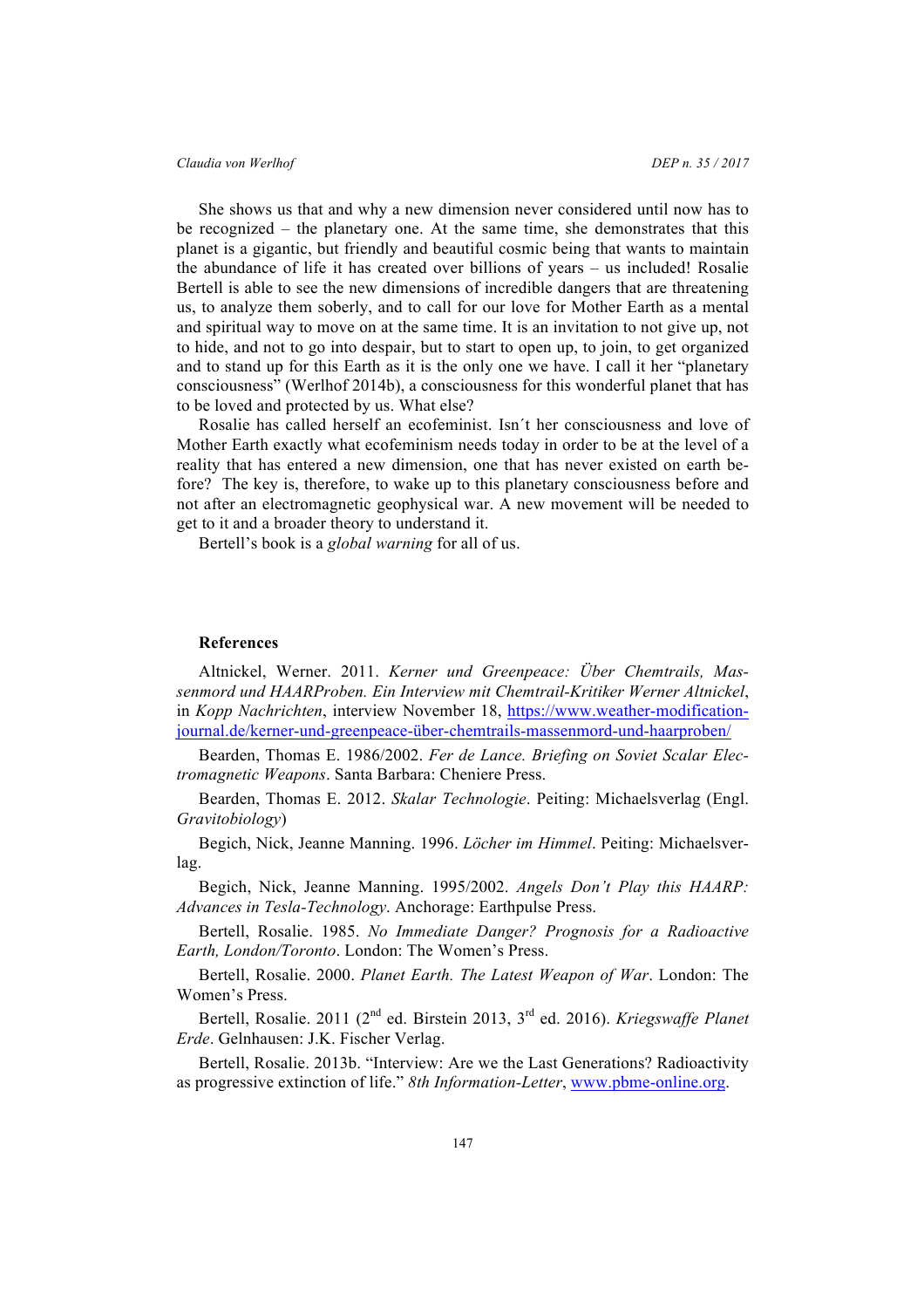Bertell, Rosalie. 2014. "Interview: Planet Without A Future? New Weapons through the Destruction of Mother Earth 2010." *9th Information-Letter*, www.pbme-online.org.

Carson, Rachel. 1962. *Silent Spring*. Boston-New York: Mifflin.

Chossudovsky, Michel. 2012. *Towards a World War III Scenario*. Ottawa: Global Research.

Chossudovsky, Michel. 2015. *The Globalization of War. America's "Long War" against Humanity*. Ottawa: Global Research.

*Climate Control is Coming*, April 1958 http://blog.modernmechanix.com/2012/01/12/climate-control-iscoing/?utm\_source=feedburner&utm\_medium=feed&utm\_campaign=Feed%3A+ ModernMechanix+%28Modern+Mechanix%29.

 Crutzen, Paul J., W. Steffen and J.R. McNeill. 2007. "The Anthropocene: Are Humans Now Overwhelming the Great Forces of Nature?" *Ambio* (36): 614-621.

Dahl, Jürgen. 1994. *Die Verwegenheit der Ahnungslosen. Über Gentechnik, Chemie und andere Schwarze Löcher des Fortschritts*, 2. ed., Stuttgart: Klett-Cotta.

ETC Group. 2010. "The Big Downturn?" *Nanogeopolitics*, www.etcgroup.org/sites/all/modules/civicrm/extern/url.php?u=129&qid=S7135

Fraile, Josefina. 2015. "Climate Engineers in Berlin. Coup d'Etat against global democracy-Summarized report of a critical environmental activist." *11th Info Letter*, www.pbme-online.org

Hamilton, Clive. 2013. "Die Rückkehr des Dr. Strangelove – Die Politik der Klimamanipulation als Antwort auf die globale Erwärmung," in Rosalie Bertell, *Kriegswaffe Planet Erde*, pp. 485-507.

House, Tamzy J. *et al.* 1996. *U.S. Air Force, Weather as a Force Multiplier: Owning the Weather in 2025*, http://csat.au.af.mil/2025/volume3/vol3ch15.pdf

*Information-Letters of the Planetary Movement for Mother Earth*, www.pbmeonline.org

 Kaku, Michio. 2011. Quoted in Bob Nichols, *Fukushima: How Many Chernobyls Is It?* (https://www.veteranstodayarchives.com/2011/05/28/fukushima-howmany-chernobyls-is-it/), *4. Info-Letter PMME*.

Letters. 2012. "At war over geoengineering." *The Guardian online*, February 9. https://www.theguardian.com/environment/2012/feb/09/at-war-overgeoengineering

MacDonald, Gordon. 1968. "*How to Wreck the Environment*," in Nigel Calder (ed.), *A Scientific Forecast of New Weapons*, *Unless Peace Comes*. London: Pelican, pp. 119-213.

Merchant, Carolyn. 1982. *The Death of Nature. Women, Ecology and the Scientific Revolution*. San Francisco: Harper & Row.

Moret, Leuren. 2011b. "Der tektonische Nuklearkrieg wird von den weltweiten HAARP-Partnern beobachtet," http://www.politaia.org/?p=6623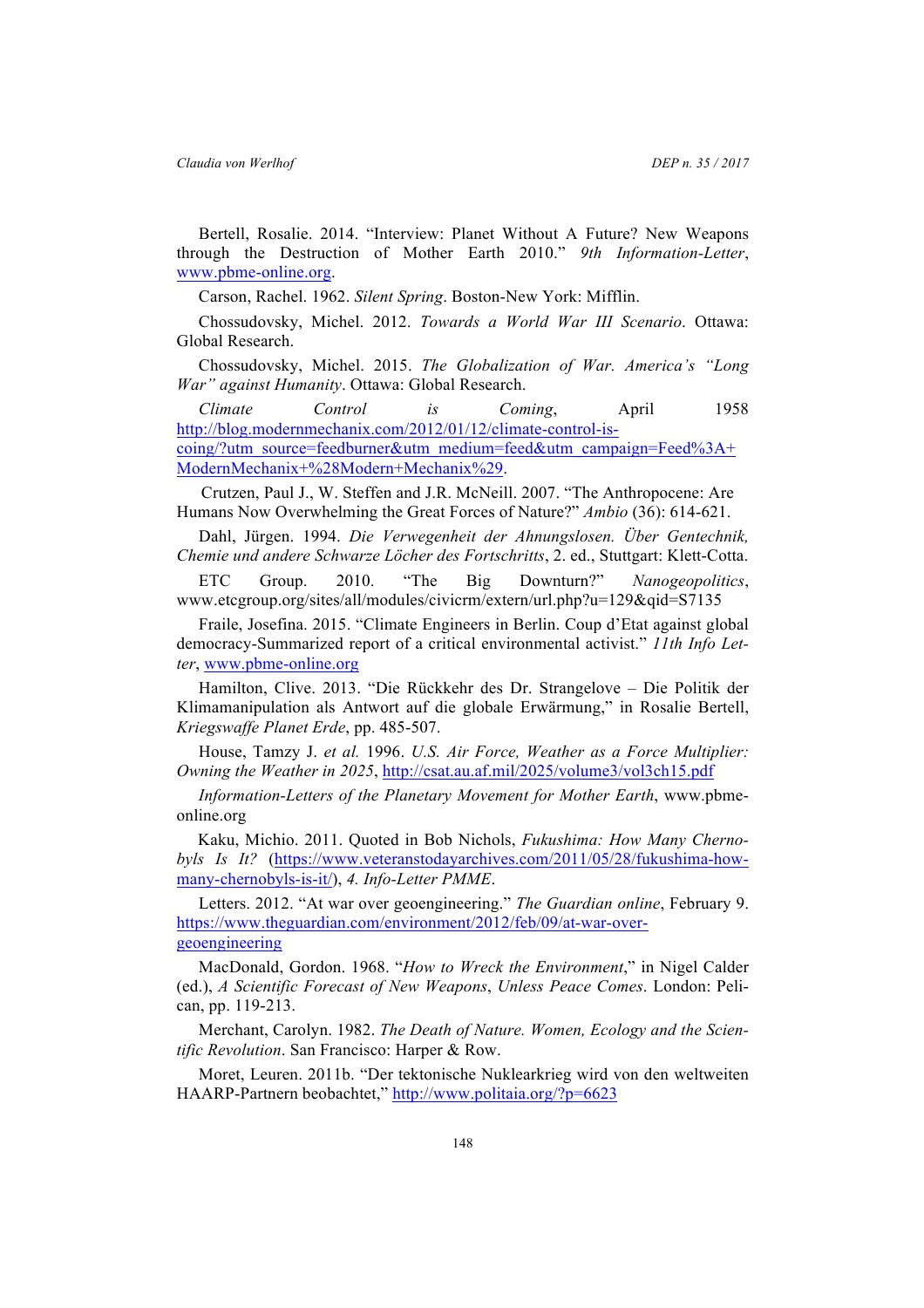Moret, Leuren. 2011a. "Erdbeben in Japan und Atomunfälle sind Folgen eines tektonischen Nuklearkrieges," http://www.chemtrail.de/?p=1250

Moret, Leuren. 2011d. "Japan, U.S., Kanada vertuschen Fukushima-Strahlungsdesaster," http://www.politaia.org/?p=7882

Moret, Leuren. 2011c. "Mega-Tsunami, totale Kernschmelze und Strahlenkrankheiten". www.politaia.org/israel/leuren-moret-am-14-06-2011.

Morpheus. 2010. *Transformation der Erde. Interkosmische Einflüsse auf das Bewusstsein*. Berlin-München: Trinity Verlag.

MUOS. 2015. "U.S. Navy Launches 4th MUPÒS Telecom Satellite." *Spacenews*, September 3.

Phillips, Jeff. 2011. "Geo-Terrorism: The Weaponization of 'Industrial Accidents', Natural Disasters' and 'Environmental Engineering'," http://geoterrorism.blogspot.it/2011/03/geo-terrorism-and-technetronic-warfare.html

Ponte, Lowell. 1976. *The Cooling. Has the next ice age already begun? Can we survive it?*, Englewood Cliffs (N.J.): Prentice Hall.

Projektgruppe "Zivilisationspolitik" (Hrsg.). 2011. *Kann es eine 'neue Erde' geben? Zur Kritischen Patriarchtstheorie und der Praxis einer postpatriarchalen Zivilisation*. Frankfurt a.M.: Peter Lang Verlag.

Schütt, Werner. 2000. *Auf der Suche nach dem Stein der Weisen. Die Geschichte der Alchemie*. München: CH. Beck.

Siegwart-Horst, Günther. 2000. *Uran-Geschosse: Schwergeschädigte Soldaten, mißgebildete Neugeborene, sterbende Kinder*, 2. Ed. Freiburg (Breisgau): Ahriman.

Smith, Jerry E. 2006. *Weather Warfare-the Military's Plan to Draft Mother Nature*. Kempton: Adventure Unlimited Press.

Storr, Dominik. 2013. "Eine juristische Betrachtung von Rechtsanwalt Domini Storr," in Rosalie Bertell. *Kriegswaffe Planet Erde*: 525-546.

Tesla, Nikola. 1919. "My Inventions V-the Magnifying Transmitter." *The Electrical Experimenter* (June): 112-113, 148, 173, 176ss.

UN. 1977. "Convention on the Prohibition of Military and any other Hostile Use of Environmental Modification Techniques (Environmental Modification Convention)." Geneva, May 18.

Wagner, Friedrich. 1970. *Weg und Abweg der Naturwissenschaft*. Stuttgart: Klett-Cotta.

Weiss, Mathias. 2014. "*Capturing the atmosphere of the CEC 2014 – Climate Engineering Conferenc*e." *10th Info-Letter*, www.pbme-online.org

Weiss, Mathias. 2016. "Zur Geschichte des Geo-Engineering, Postscript," in Bertell Rosalie (ed.), *Kriegswaffe Planet Erde*, 3rd ed., Gelnhausen-Roth: Fischer Verlag.

Werlhof, Claudia von. 2010. *West-End. Das Scheitern der Moderne als "kapitalistisches Patriarchat" und die Logik der Alternativen*. Köln: PapyRossa.